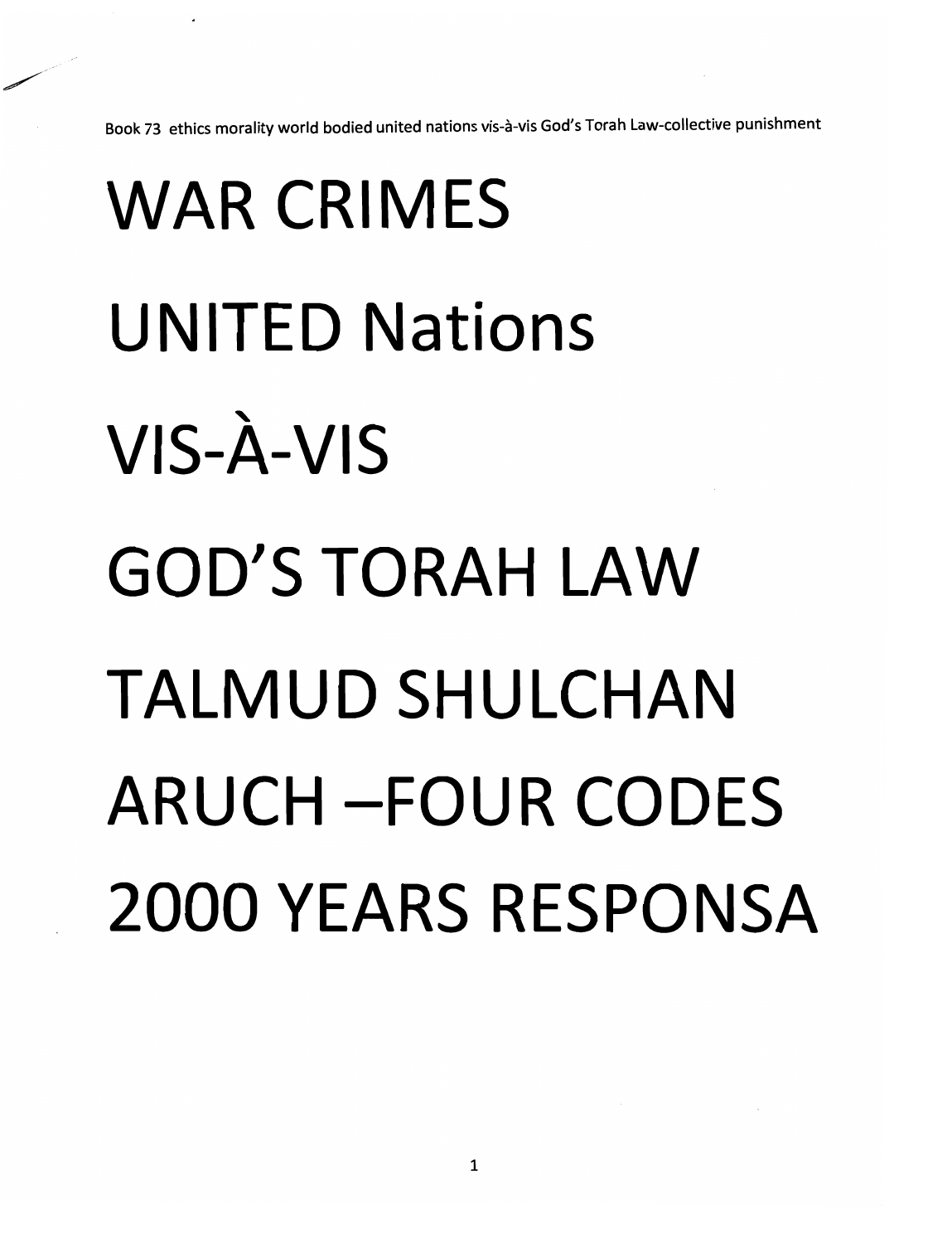### *COLLECTIVE PUNISHMENT MOSHE SISELSENDER BEFORE WE START WE MUST DEFINE THE PROBLEM.*

*WE WNT TO PREVENT MURDER OF INNOCENT PEOPLE BY A LONE*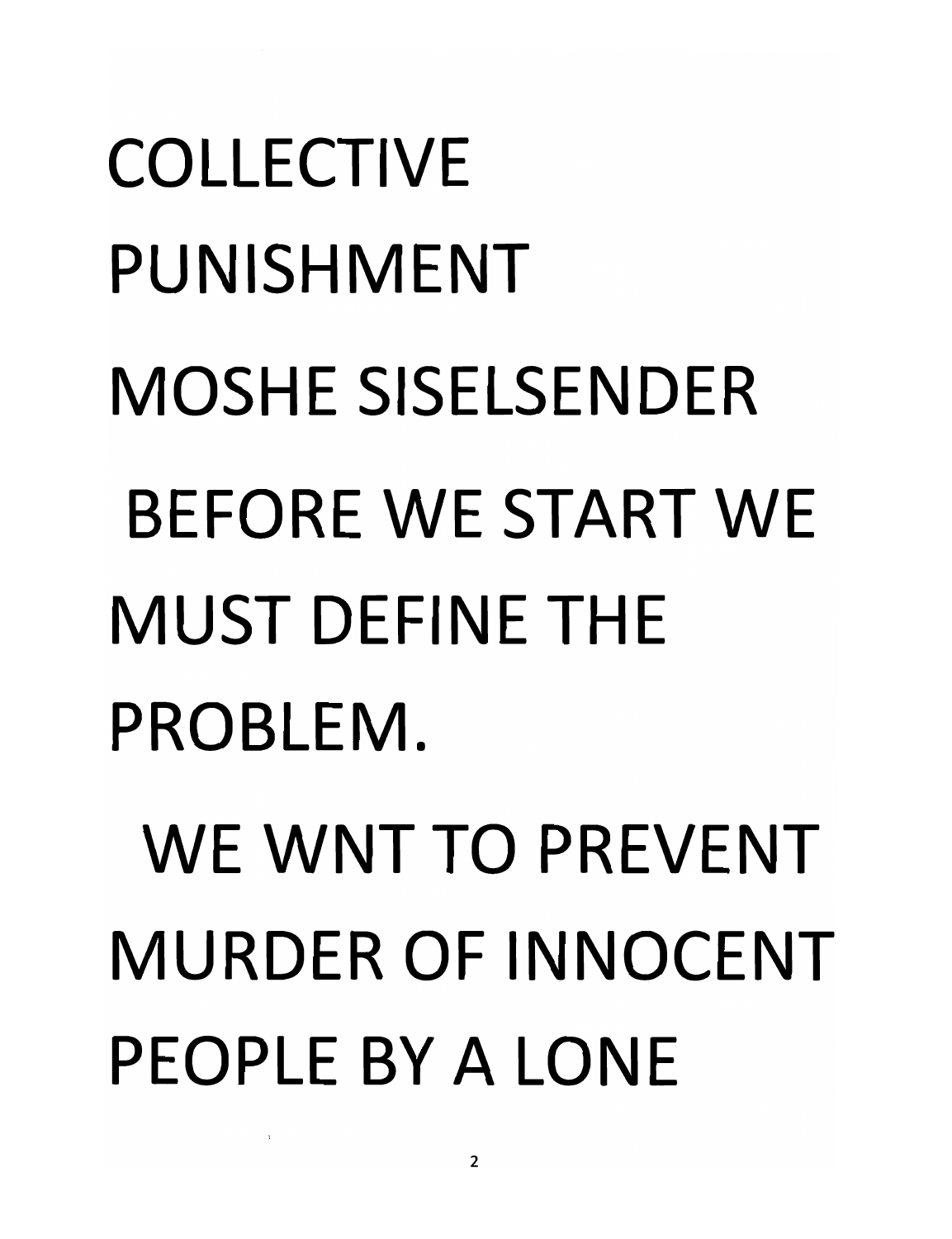### *WOLF OSTENSIBLY ACTING ALONE WHO MURDERS AS MANY INNOCENTS AS HE/SHE IS ABLE IN ORDER TO TERRORIZE A SOCIETY TO SURRENDER THEIR LIBERTY AND ACCEPT THE RULE OF THE*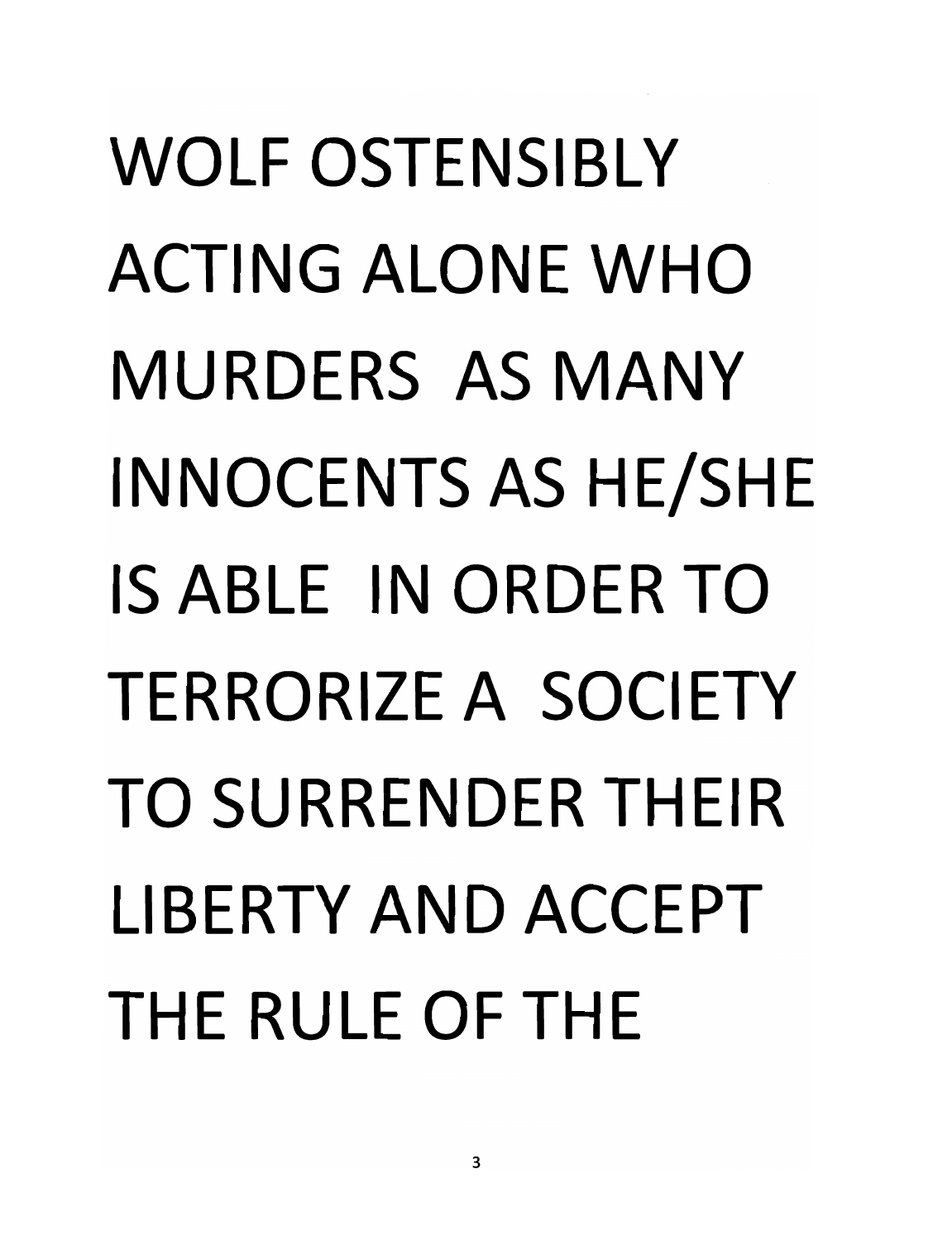#### *ARABS starting in 1967 calling themselves Palestinans*

*over*

*HISTORICAL ISRAEL YEHUDAH SHOMRON GOLAN*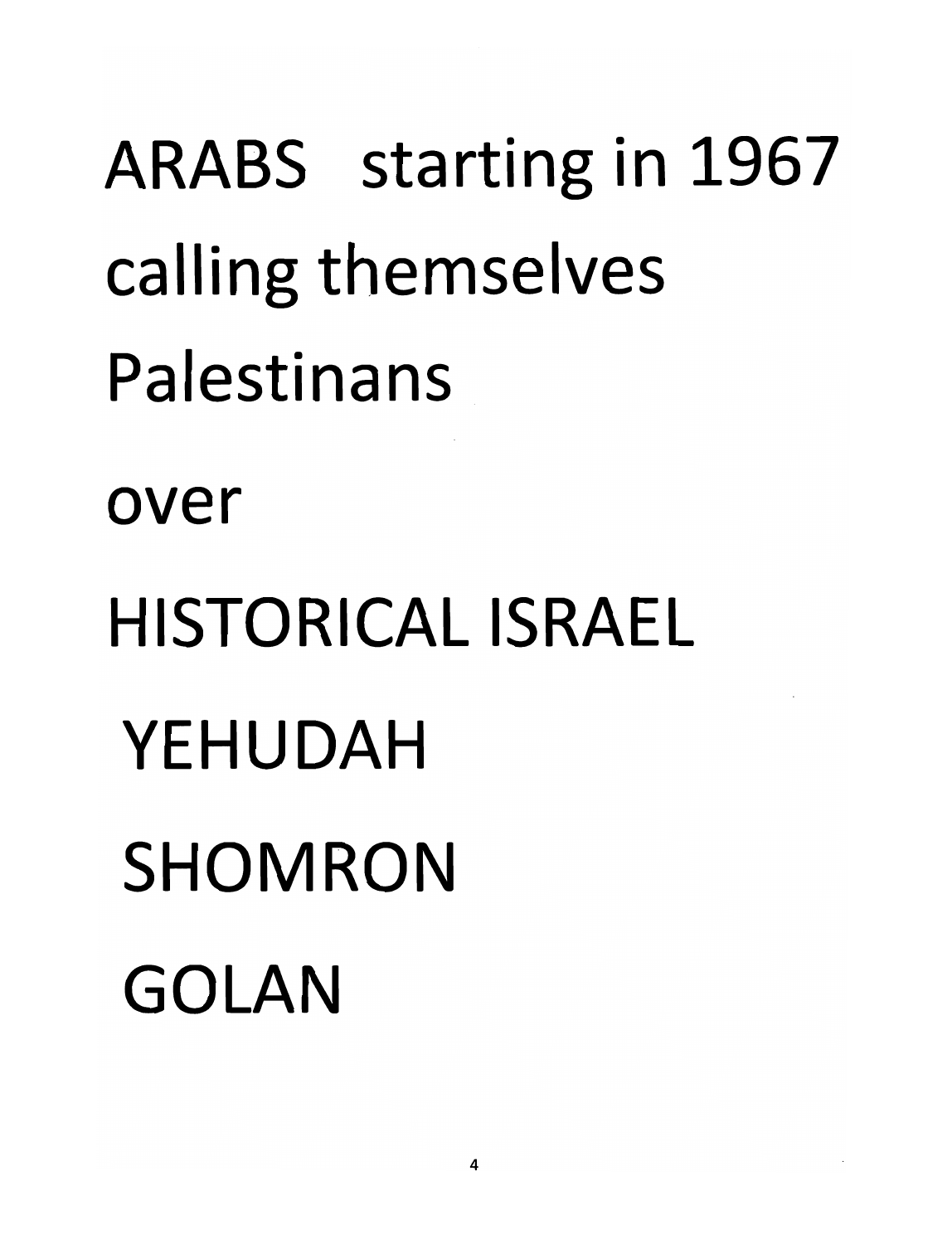*GAZA OLD CITY OF JERUSALEM AND LATER ALL OF MODERN ISRAEL*

 $\overline{\phantom{0}}$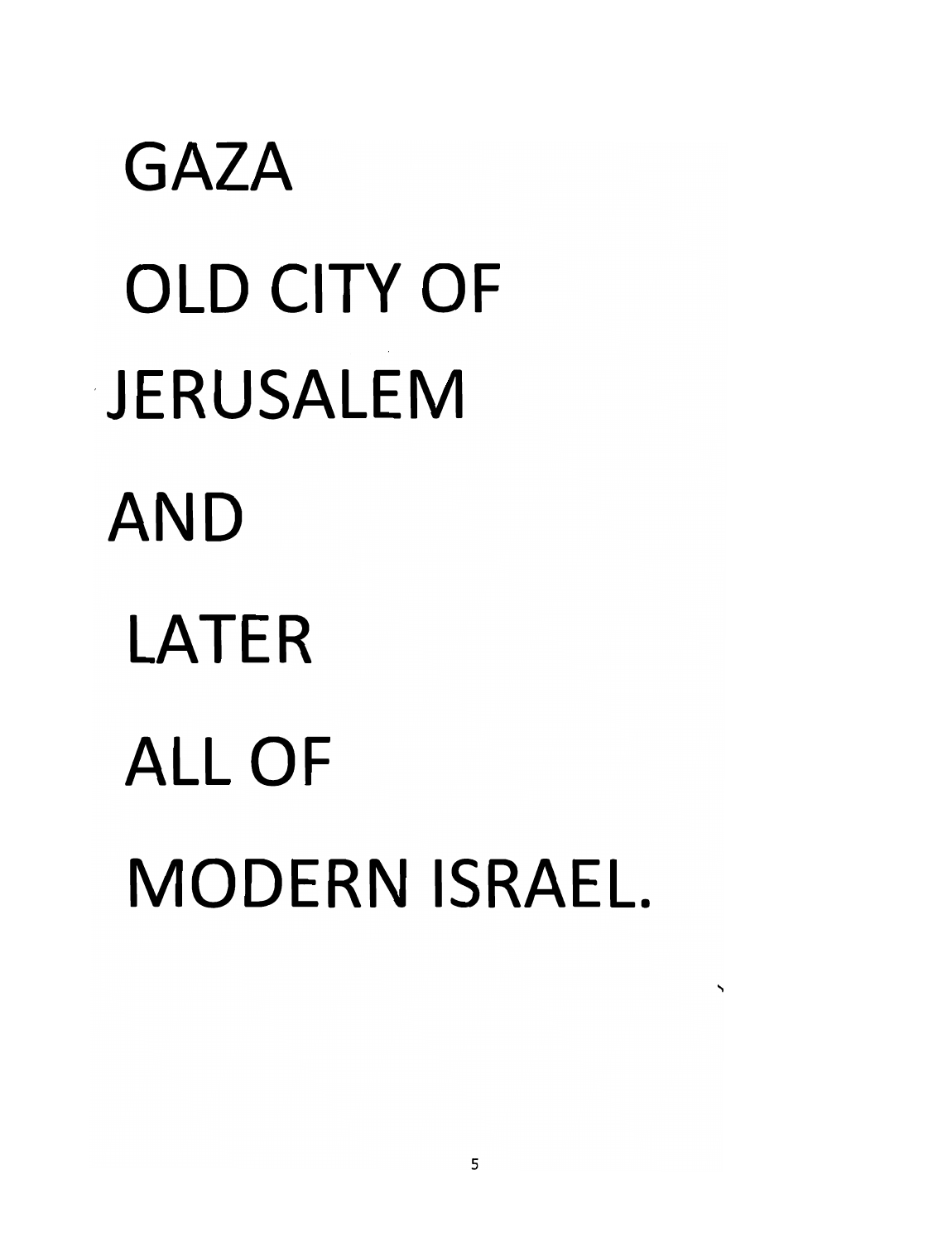*How do we prevent this?*

*The terrorist does not care to die.*

*WHAT ABOUT IF WE KILL HIS MOTHER FATHER WIFE AND CHILDREN?*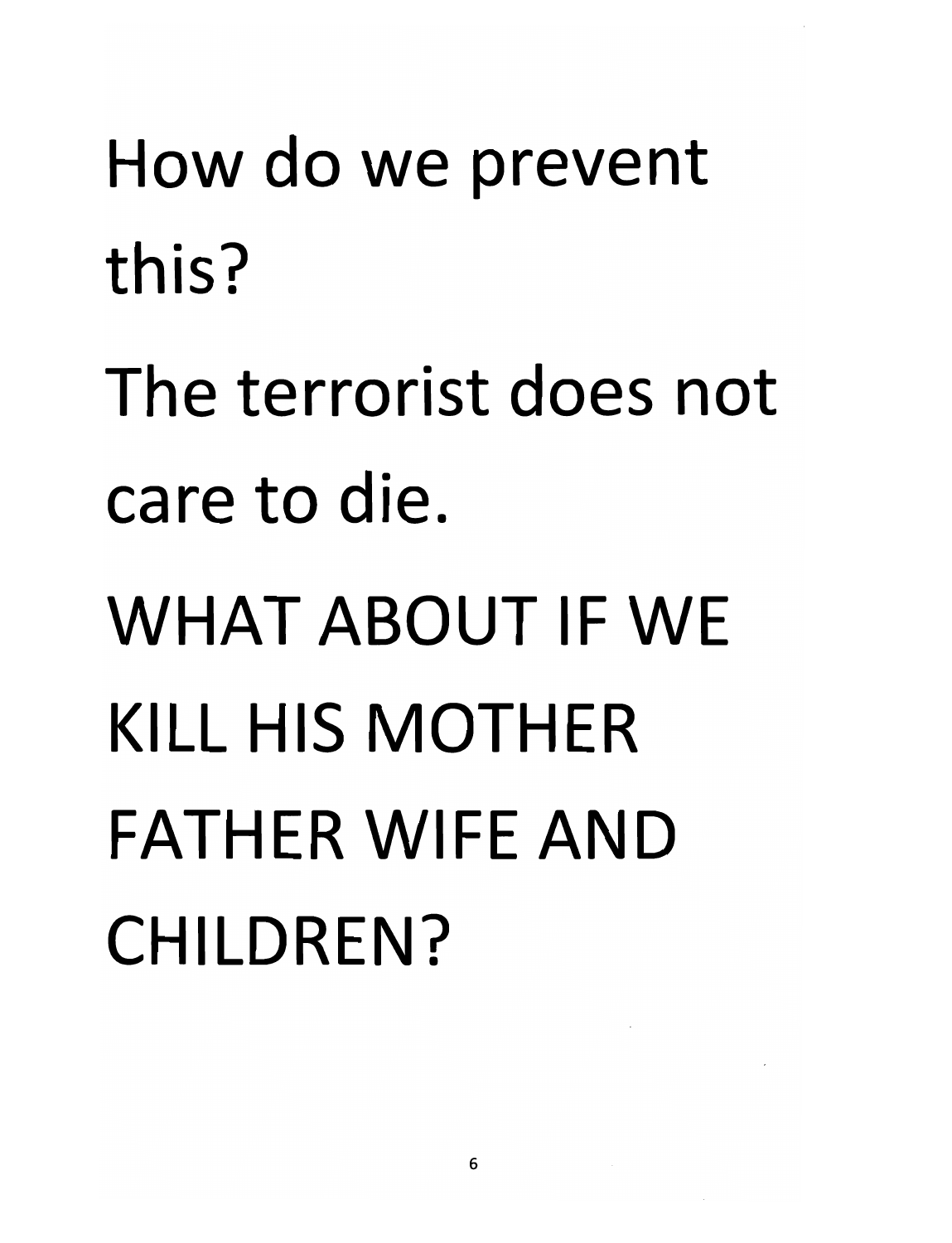### *WHAT ABOUT WE KILL HIS GRANDMOTHER GRAND FATHER UNCLES AUNTS NEPHEWS COUSINS? WHAT IF WE DO NOT KILLTHEM BUT RATHER EXILE THEM?*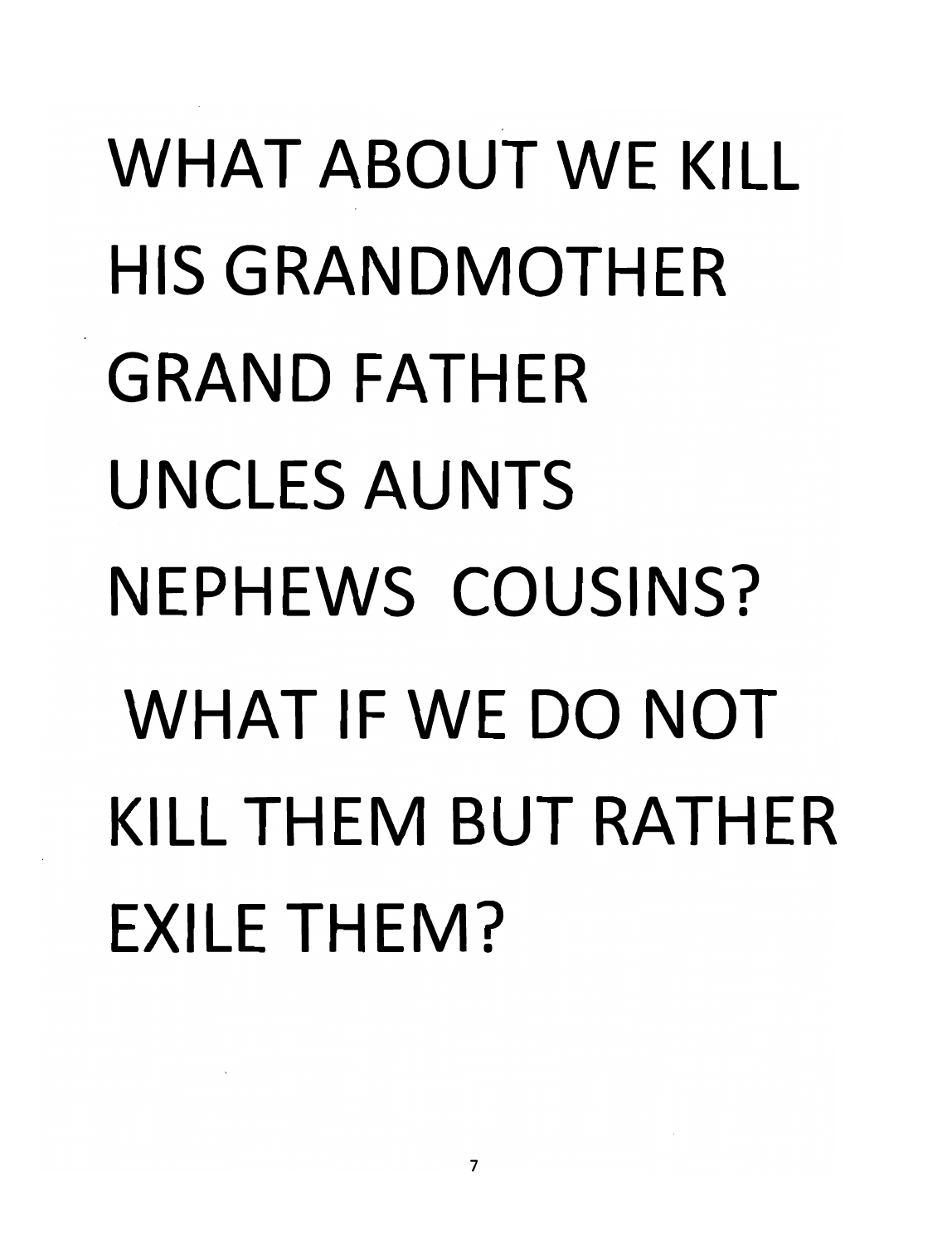## *WHAT IF WE DESTROY THEIR HOMES? WHAT IF WE CANCELTHEIR RIGHTS TO COME AND WORK IN ISRAEL? THE ANSWER IS TO RAH LAW PERMITS*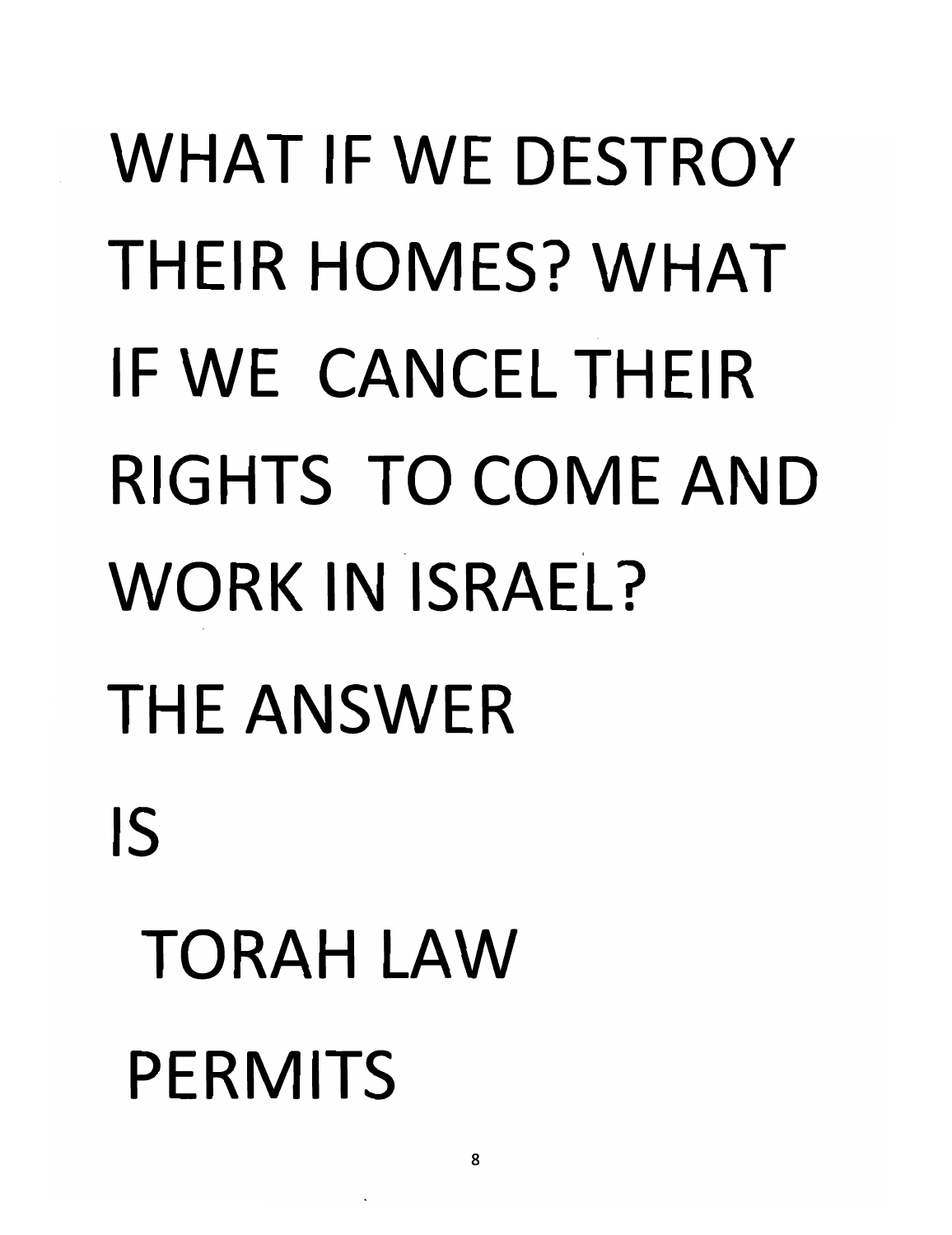*ANY THING ANY THING ANYTHING THAT WORKS. TORAH LAW IS PRAGMATIC. YES*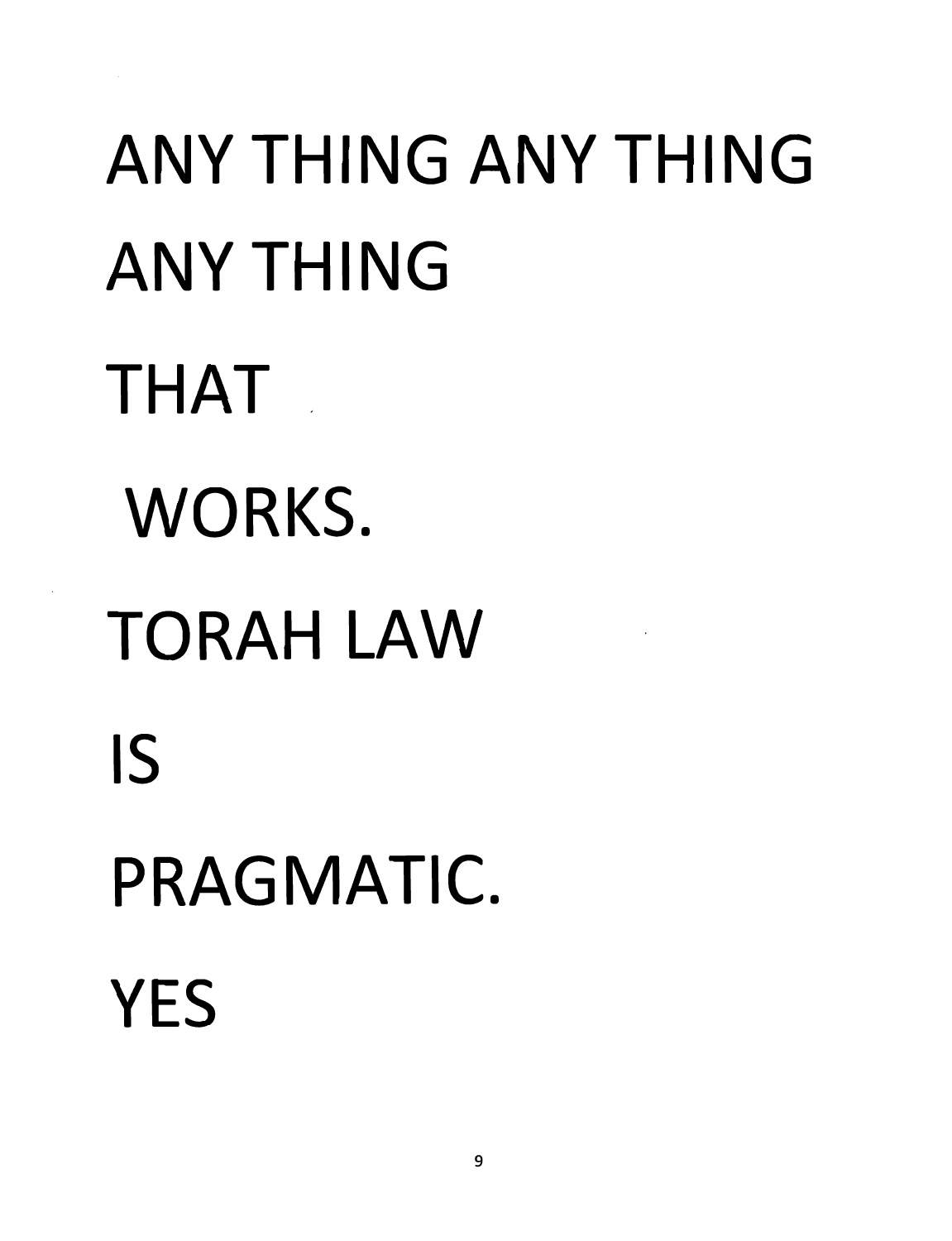# *THIS CONFLICTS WITH THE PERVERSE HYPOCRITICAL "LAW" CONCOCTED BY*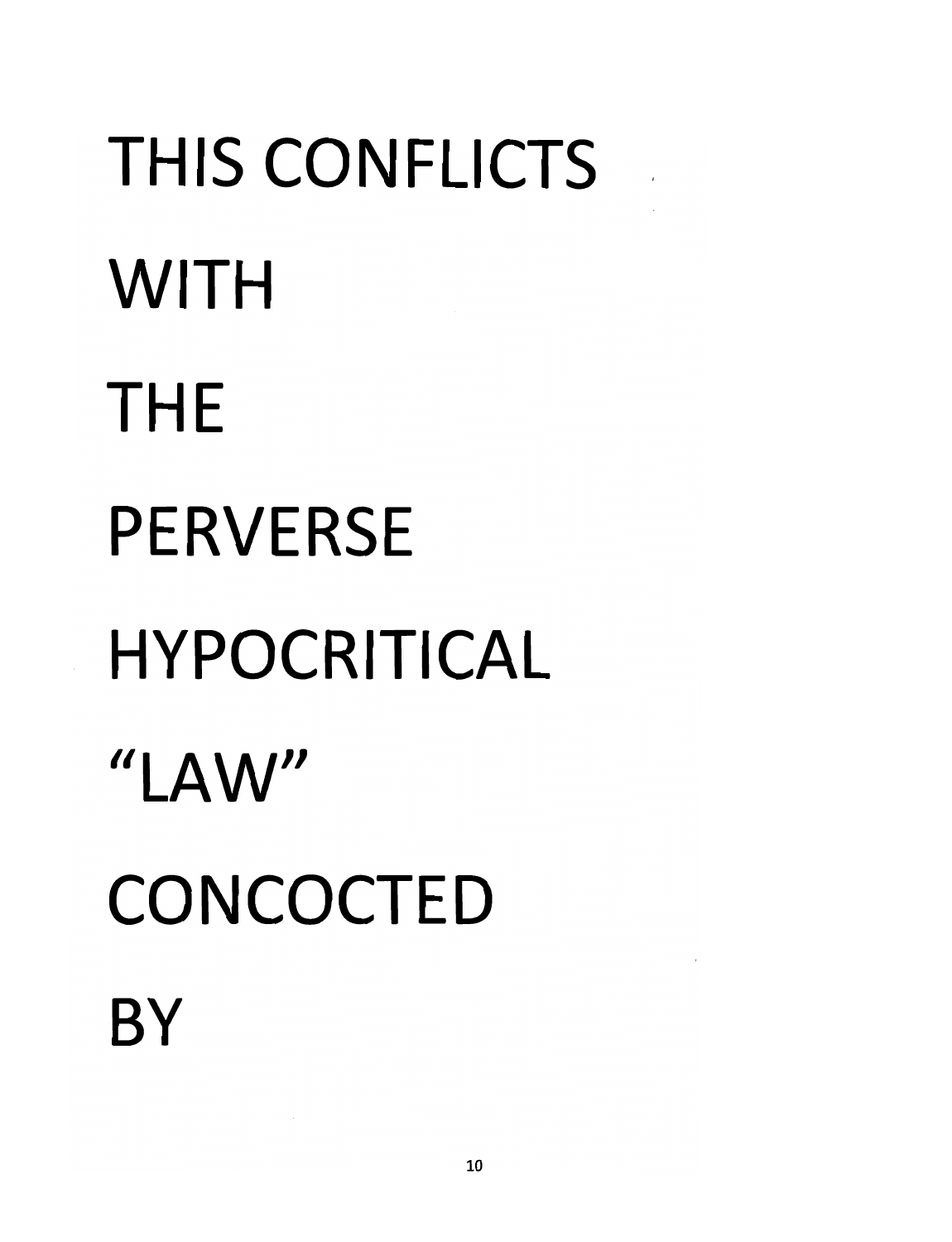*THE BODY OF THE APES ALSO KNOWN AS UNITED NATIONS*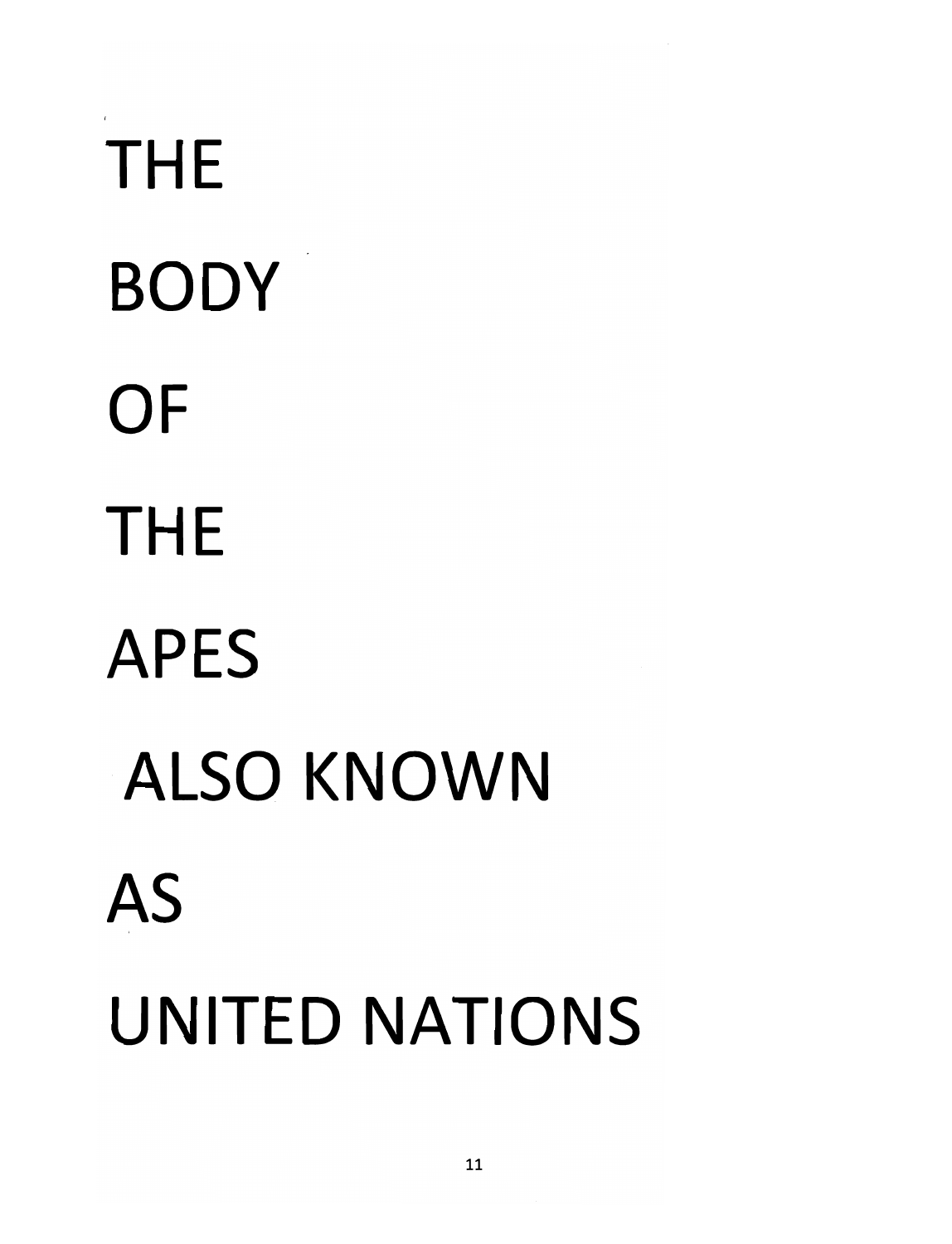*DURING THE SECOND WAR WORLD THE ALLIES FIRE BOMBED DRESSDIN AND ANY GERMAN CITY THEY THOUGHT WOULD HELP ' DEFEAT THE NAZIS IN 1943 1944 1945 .*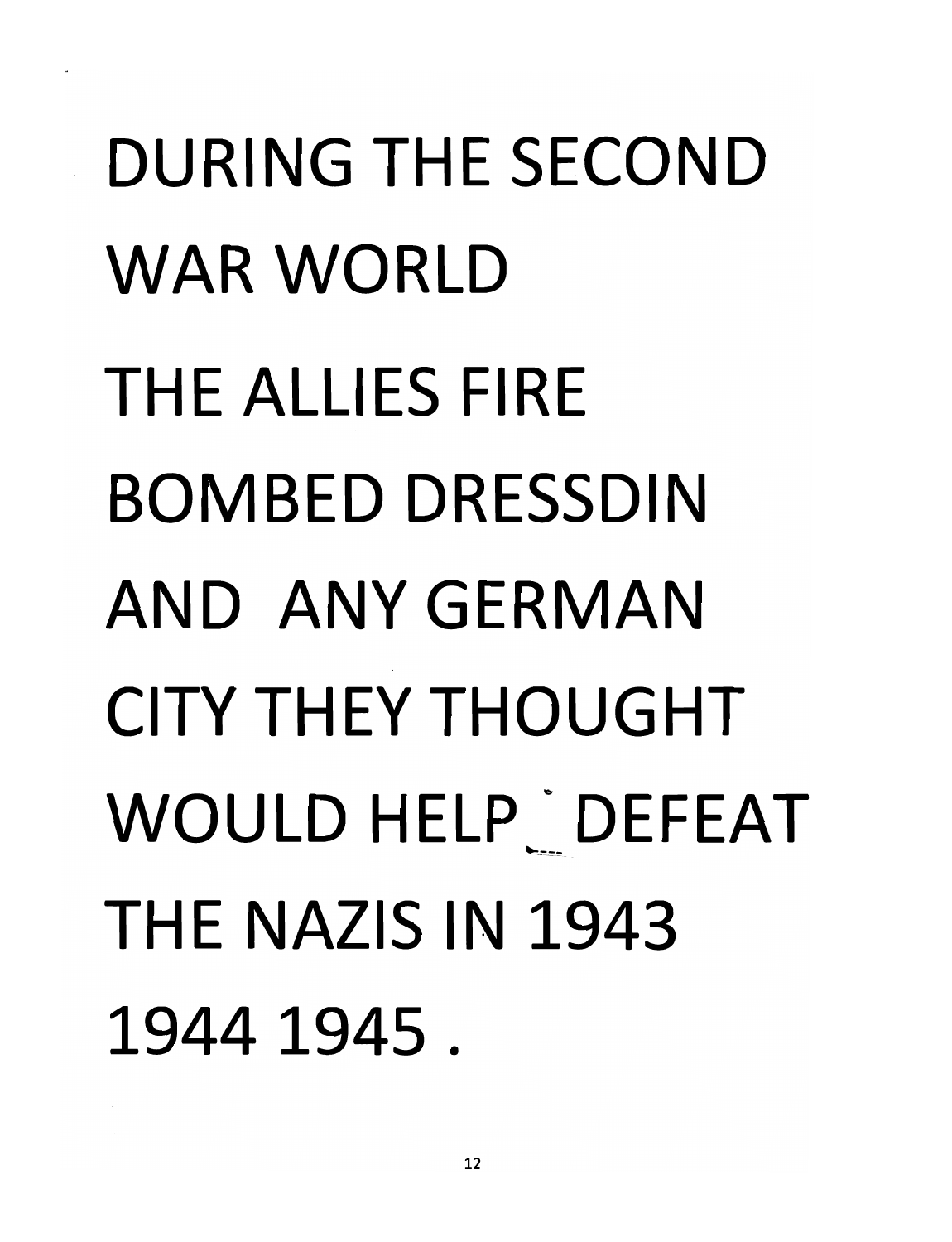*THE ALLIES FIRE BOMBED TOKYO AND LATER ATOM BOMBED HIROSHIMA NAGASAKI. THEY KILLED*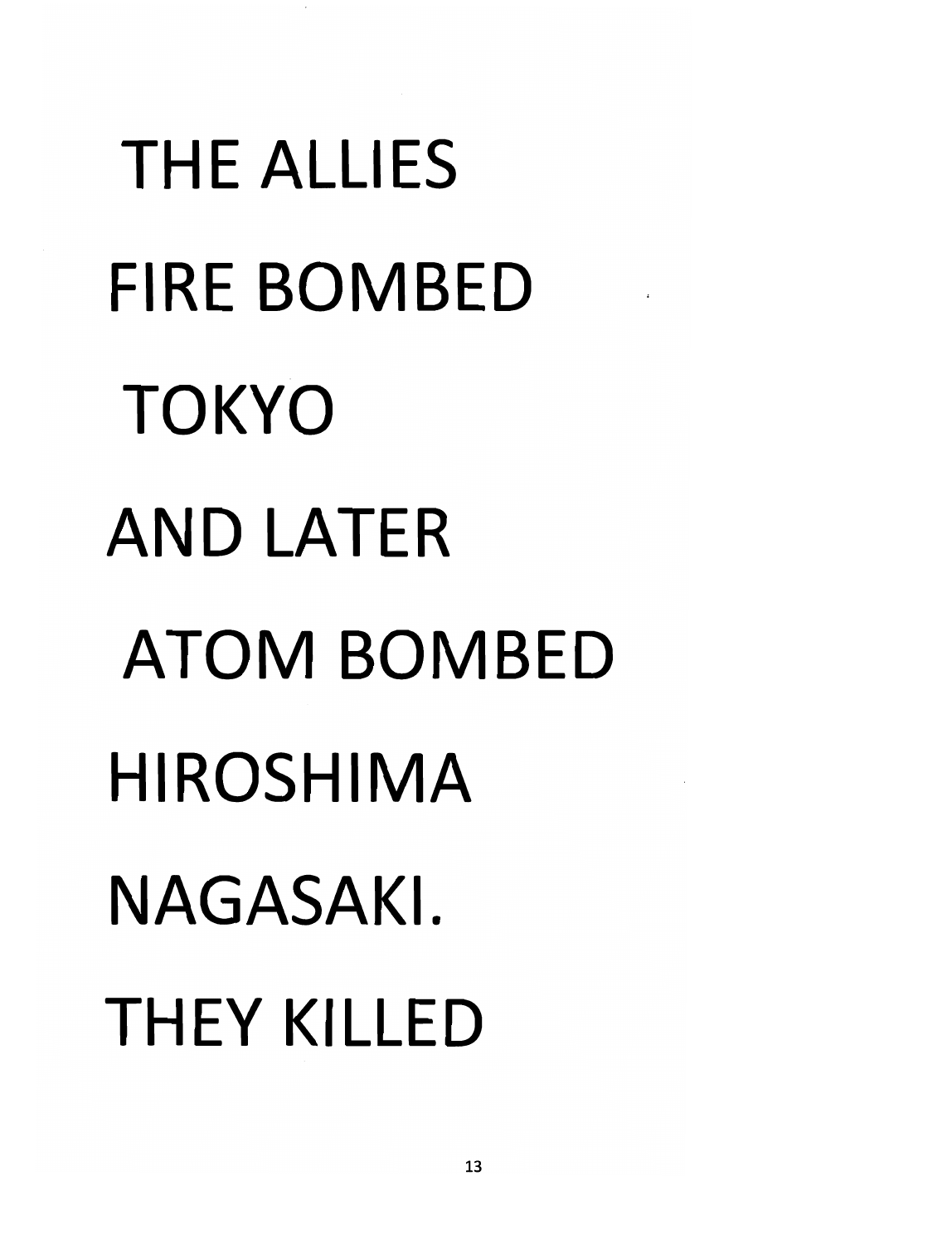*HUNDREDS OF THOUSANDS CIVILIANS. WAR CRIMES? WHAT IS GOOD FORTHE GOOSE IS GOOD FOR THE*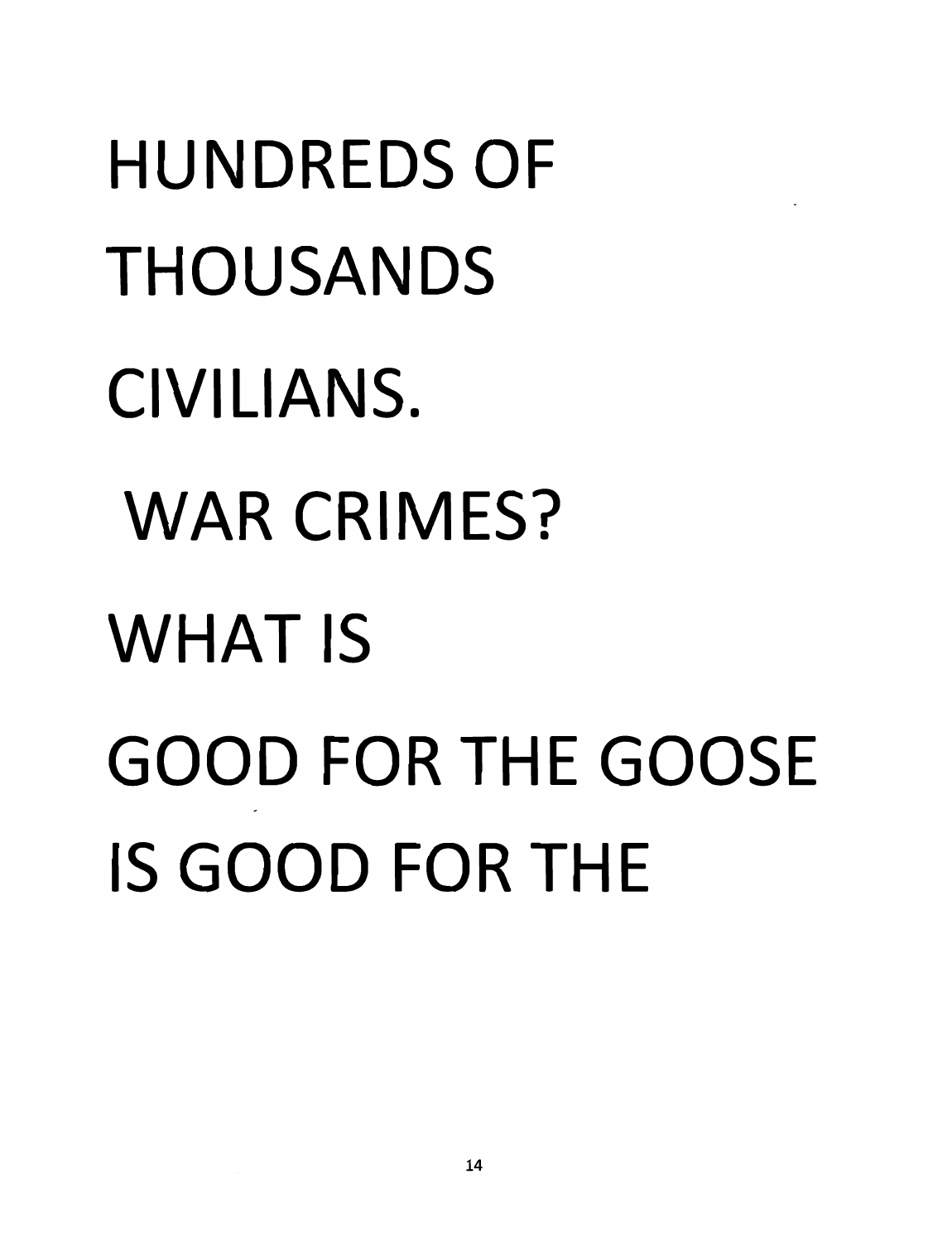# *GENDER. LET THE JEW STARE AT THE BLACK AND WHITE GLARING HATRED*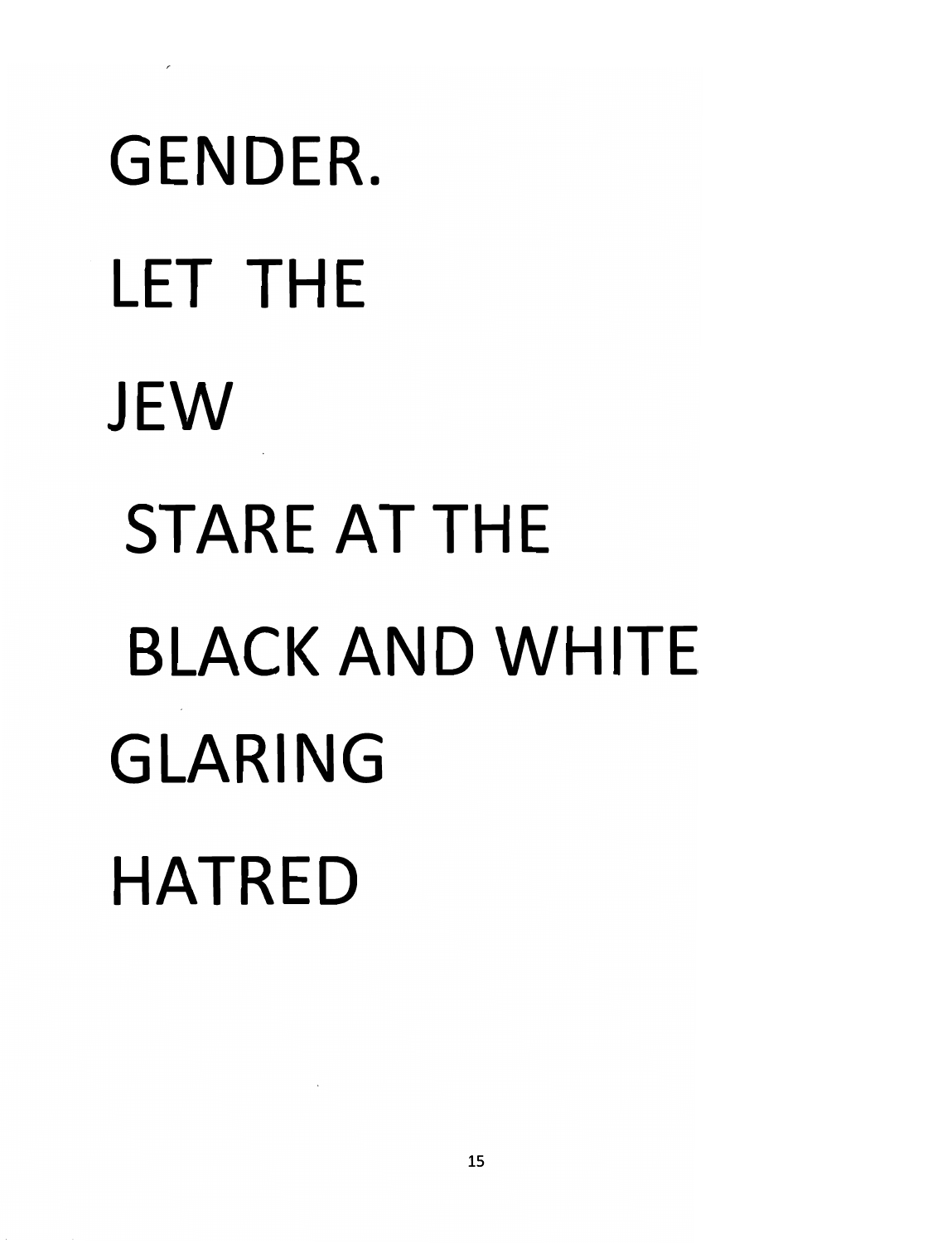# *BY THE SAME ANIMAL WHO PLANNED EXECUTED WAS COMPLICIT IN THE MURDER OF SIX MILLION JEWS AND*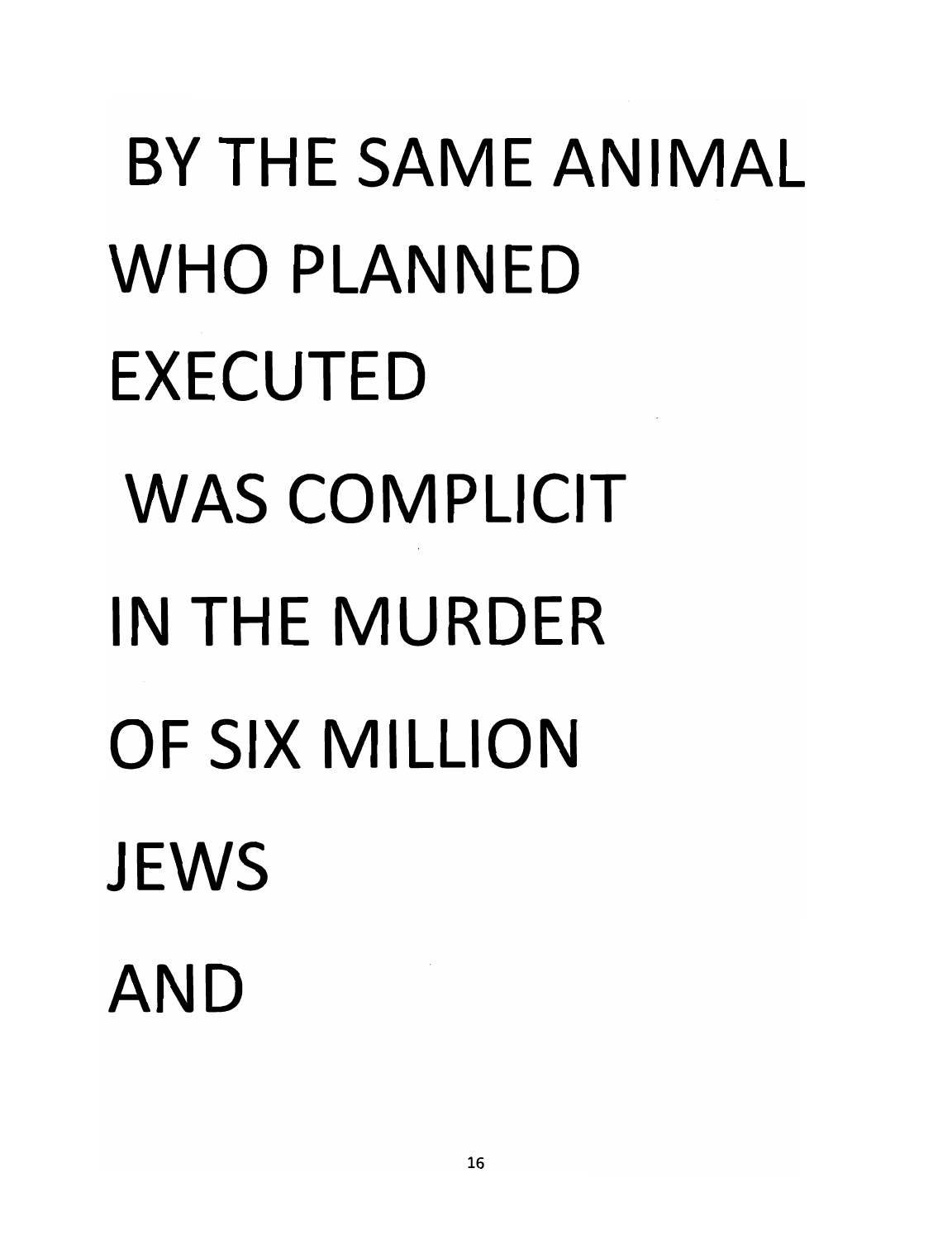## *ONE MILLION JEWISH CHILDREN THE VERY CRIMINALIZING OF THE TOOLS NEEDED TO SAVE*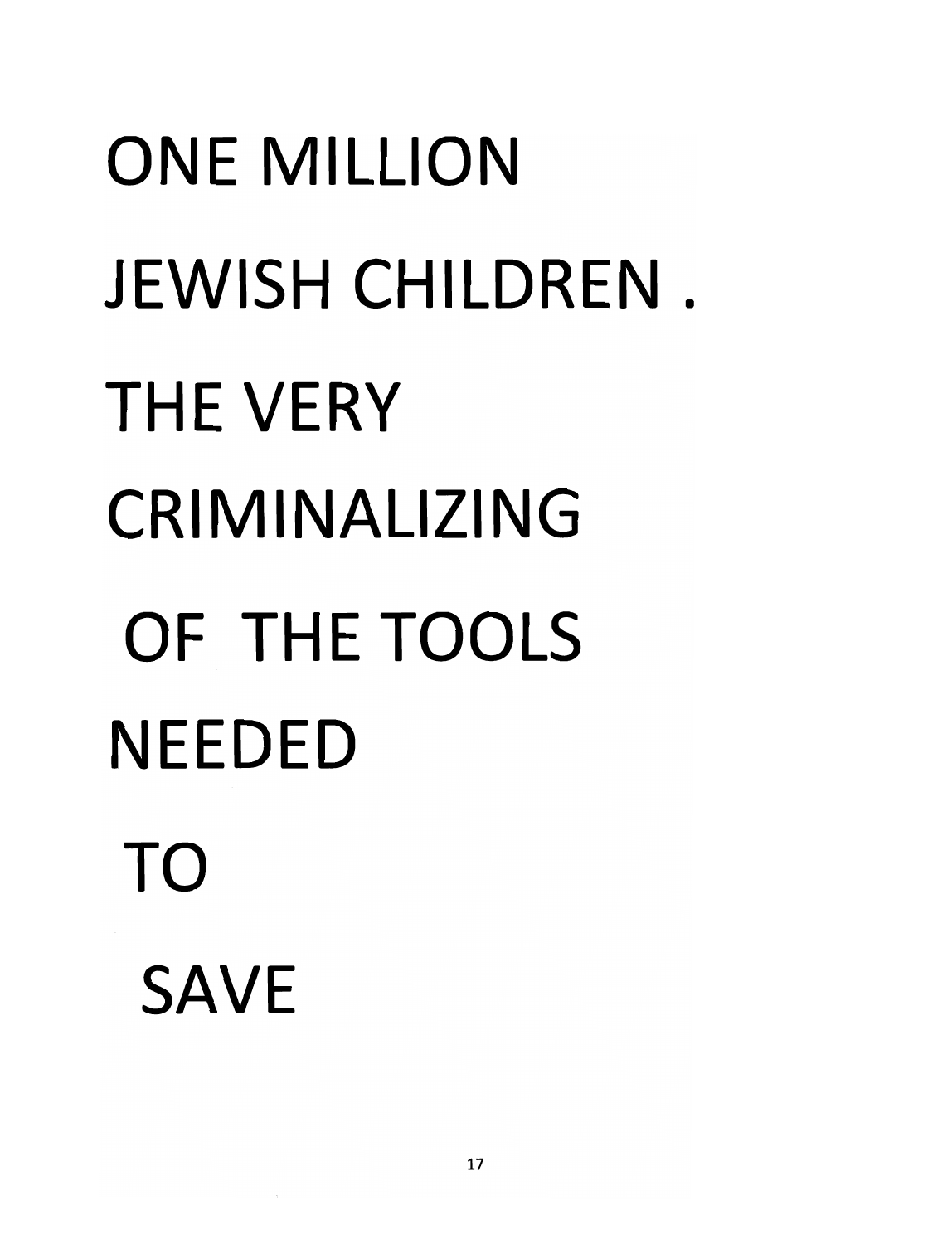## *INNOCENTS BY COLLECTIVE PUNISHMENT-THAT IS THE WAR CRIME. IS THE WAR CRIME. THERE EXISTS A DIFFERENCE HOW*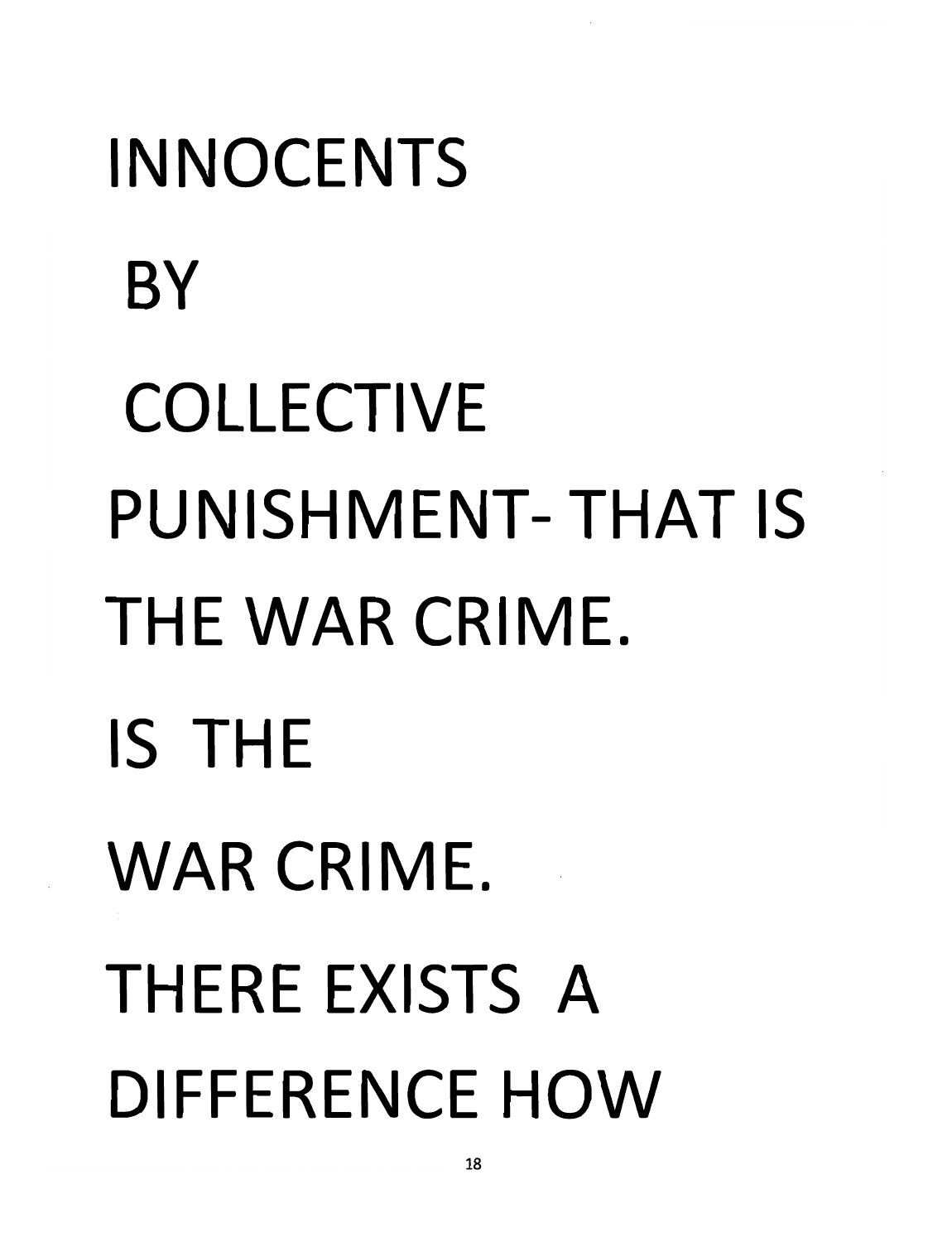### *SOCIETY REACTS AND BEHAVES TOWARD CRIMINALS THEIR FAMILIES NEIGHBORS AND THEIR GROUP IN PEACETIME. WE DO NOT PUNISH RELATIVES FAMILY NEIGHBORS AND*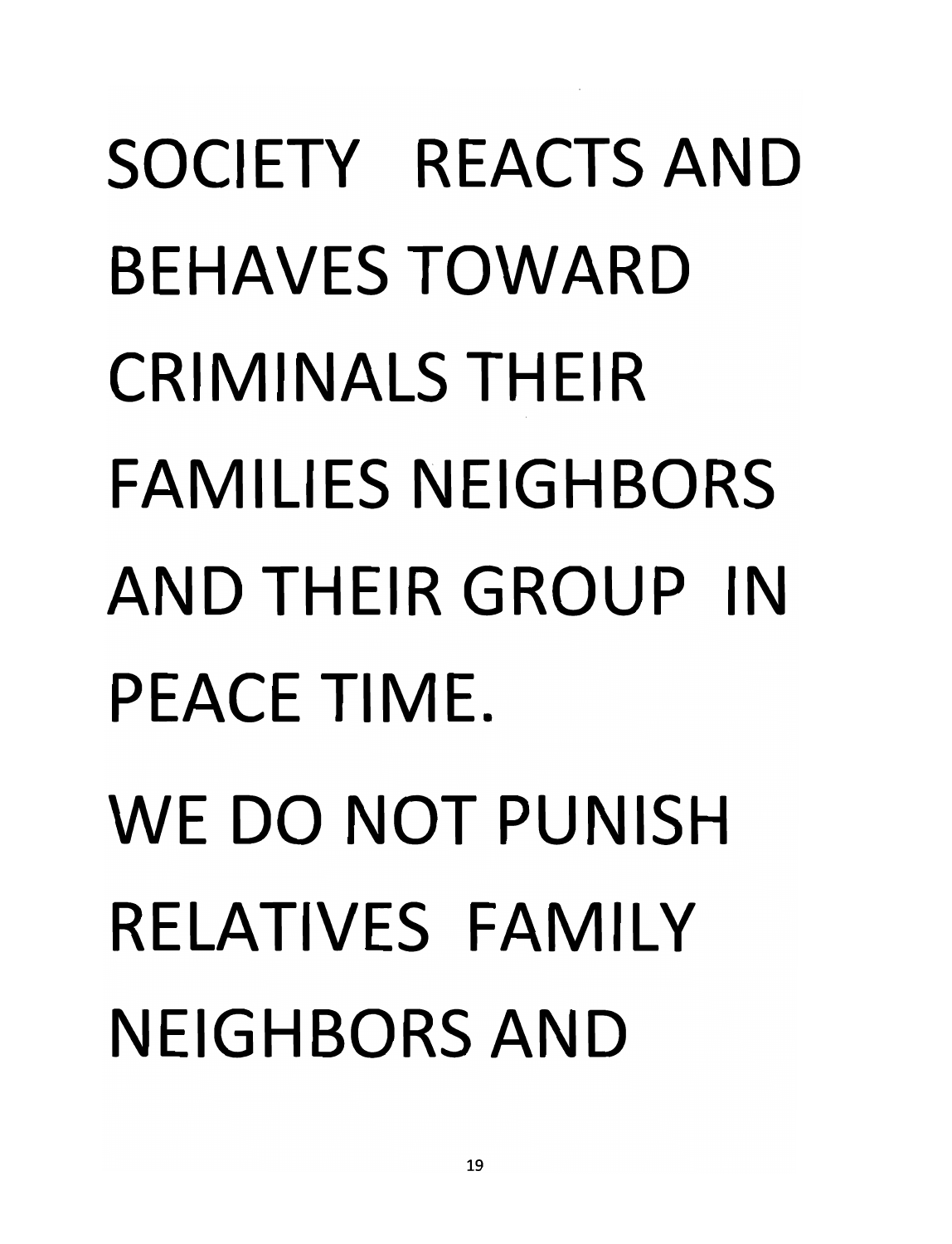*OTHER CITIZENS LIVING WITH THE CRIMINAL IN PEACETIME. IN WAR TIME ONE IS PERMITTED TO DO ANYTHING TO WIN. ANYTHING*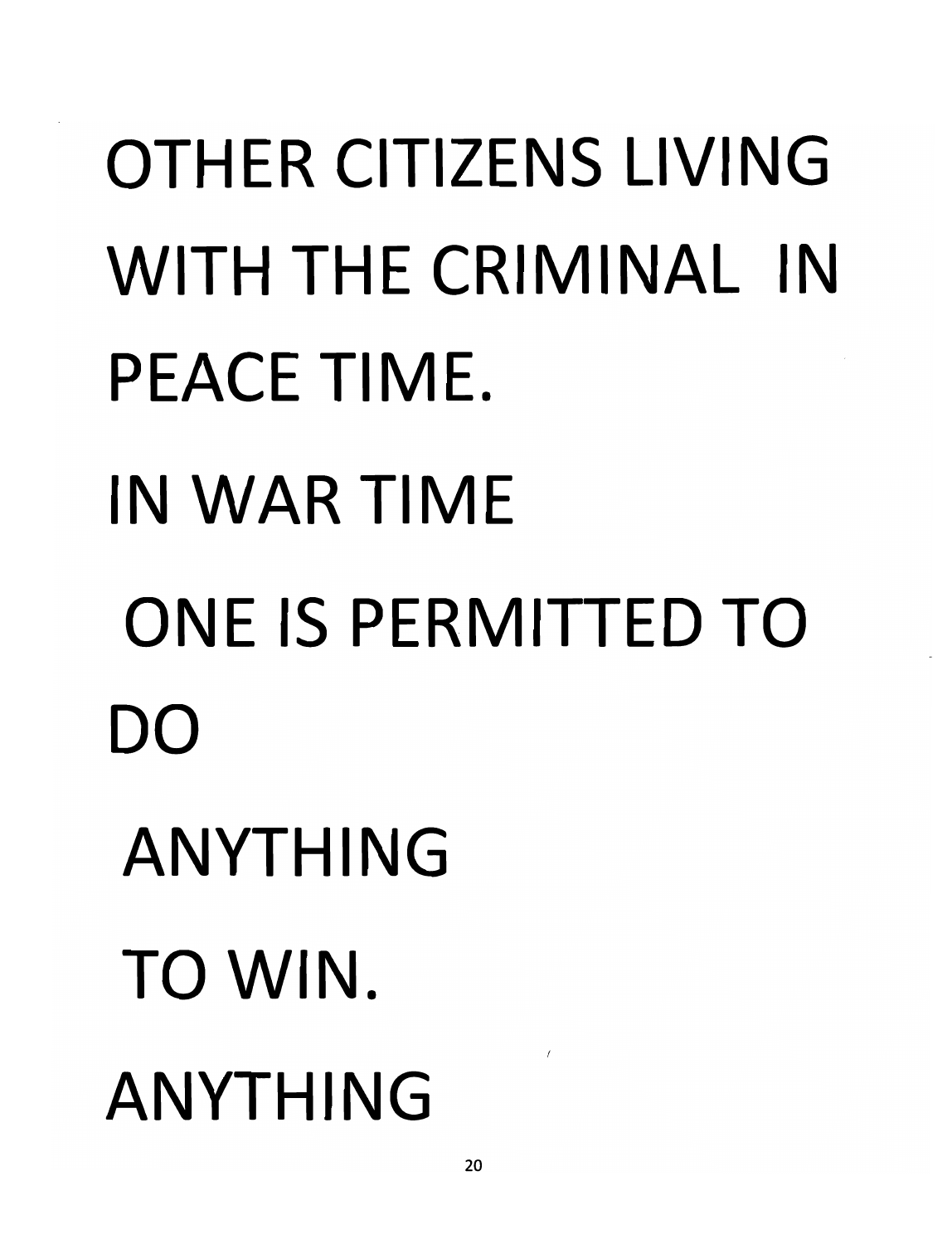*TO WIN . THE UNITED NATIONS ARE ALL WAR CRIMINALS. IT IS THEY WHO SHOULD BE EXECUTED. ALL THEIR INTERNATIONAL LAW ARE*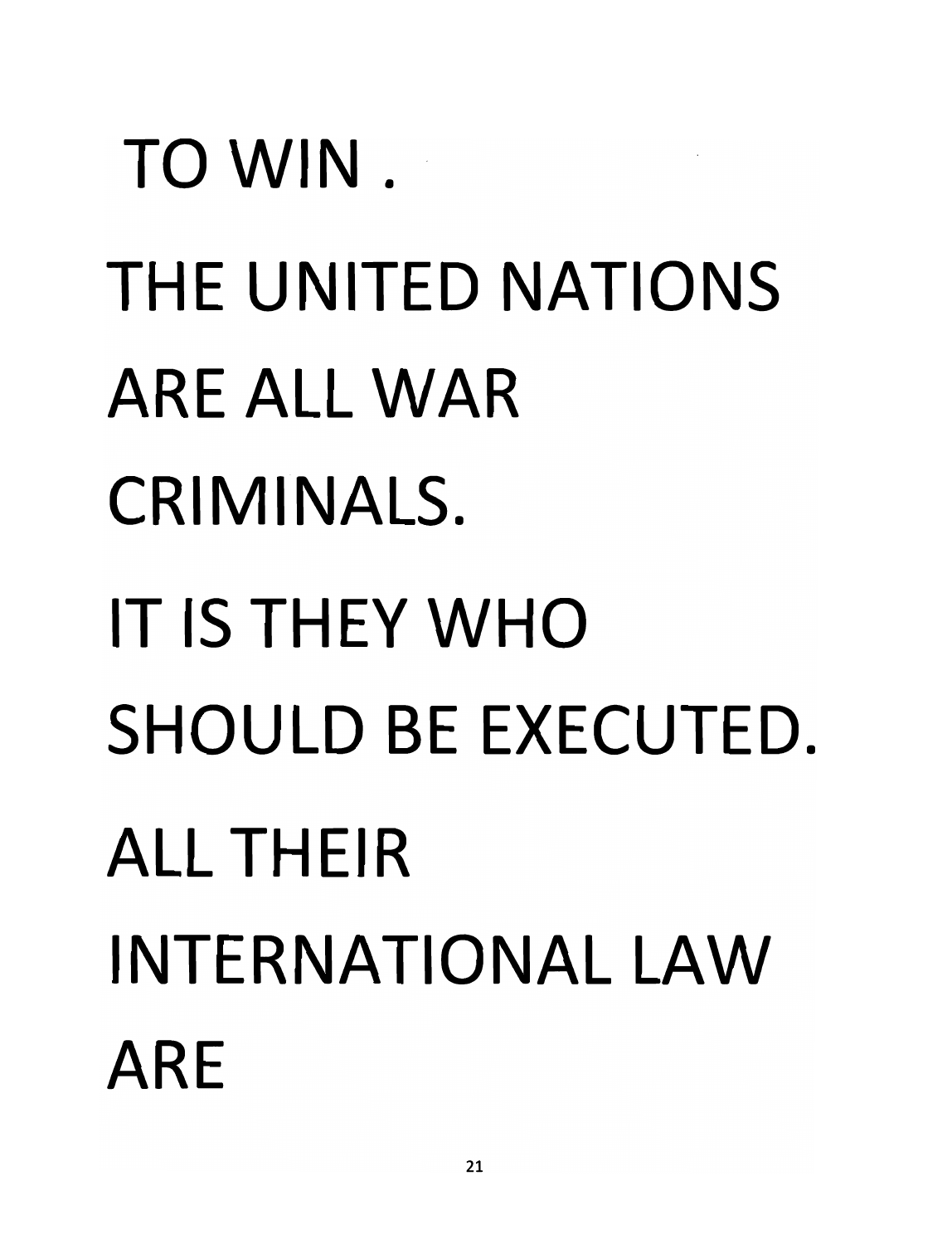## *NULL AND VOID. THEY WERE AND ARE PROMULGATED TO PREVENT THE JEW FROM PROTECTING HIMSELF.*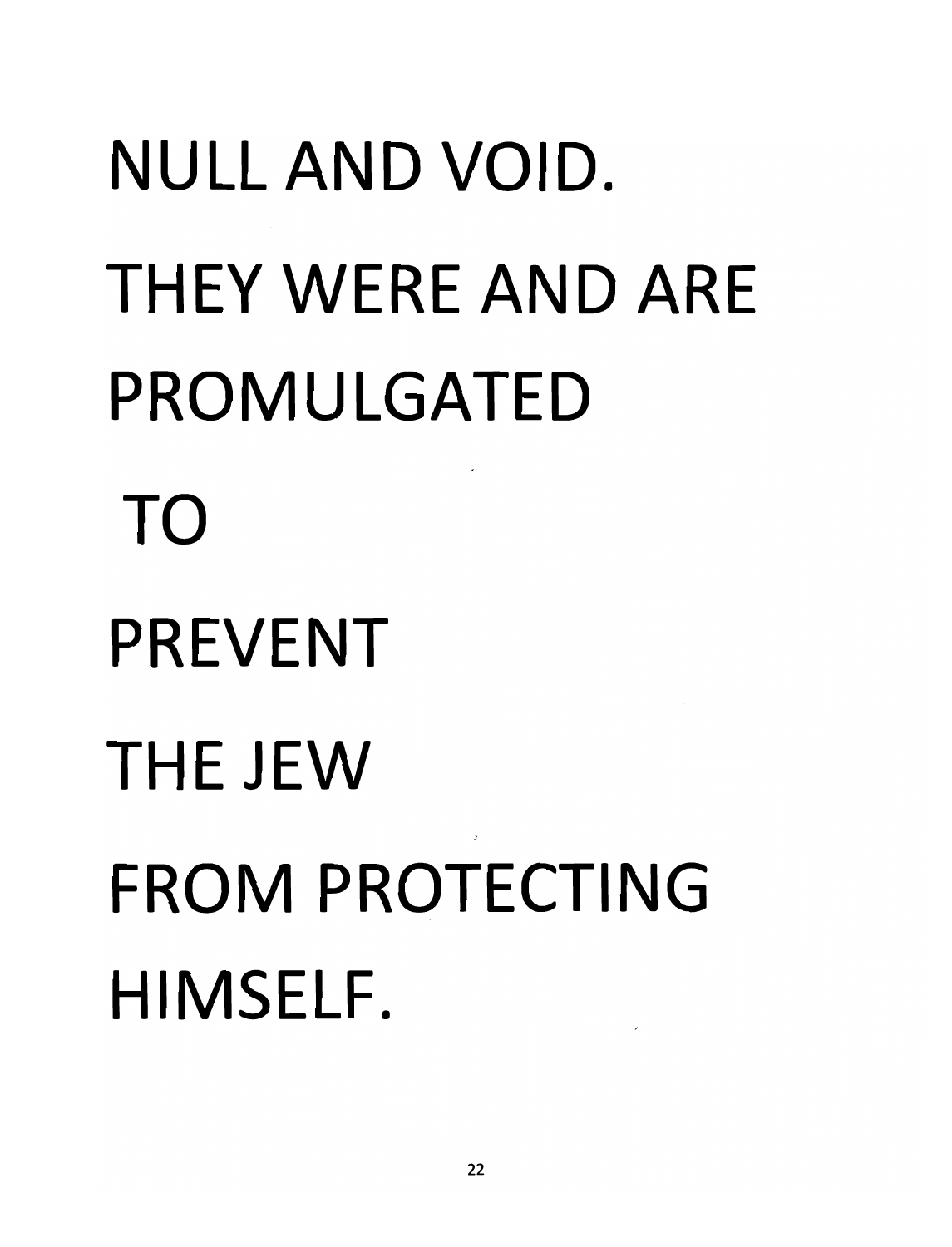## *THEY WERE PROMULGATED TO STEAL HISTORICAL ISRAEL YEHUDAH SHOMRON GAZA GOLAN*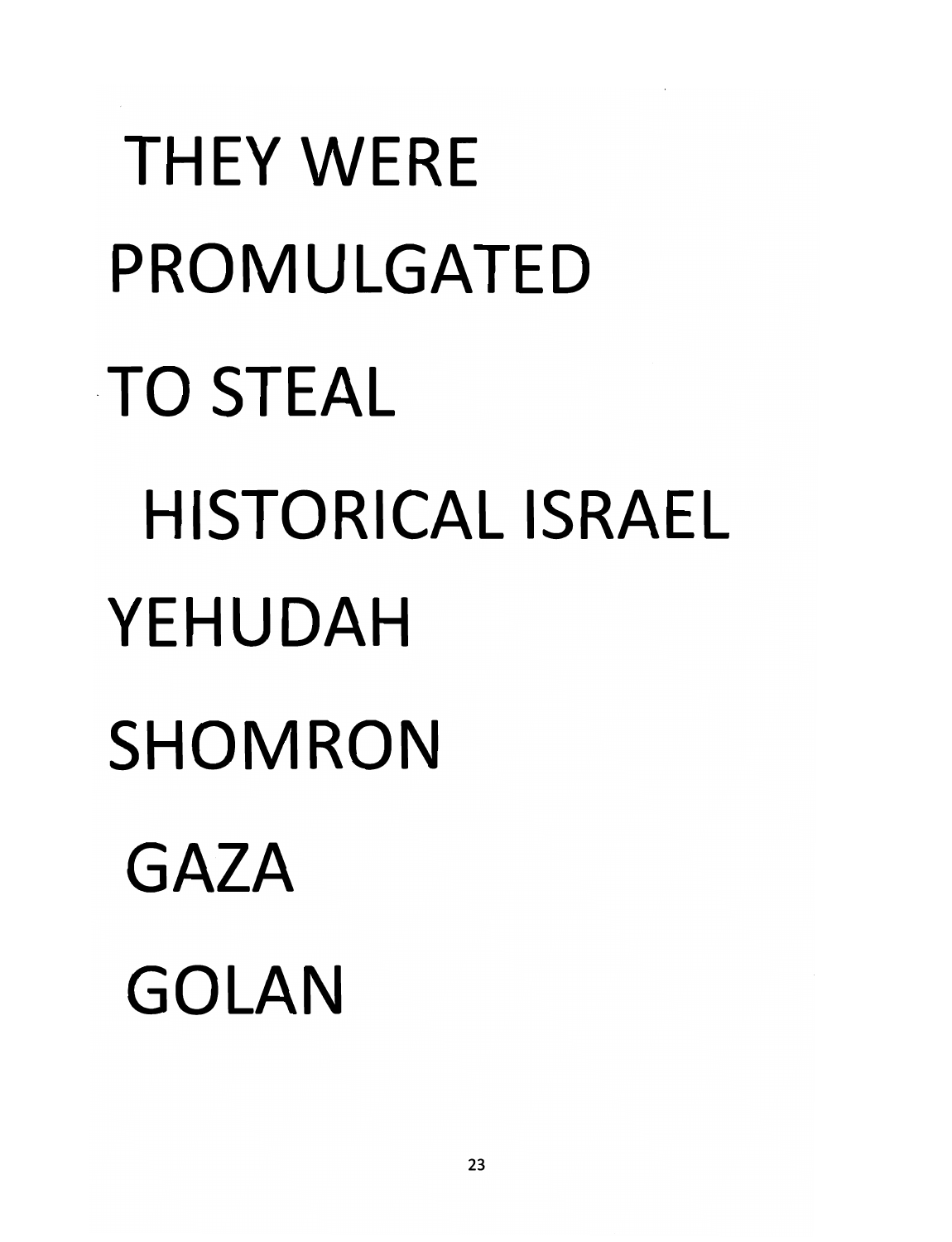## *OLD CITY JERUSALEM MODERN ISRAEL. THE VERY WORD AND "PEOPLE" "PALESTINIAN S" WERE CREATED IN 1967 AFTER ISRAEL VANQUISHED ALL HER ENEMIES-EGYPT SYRIA*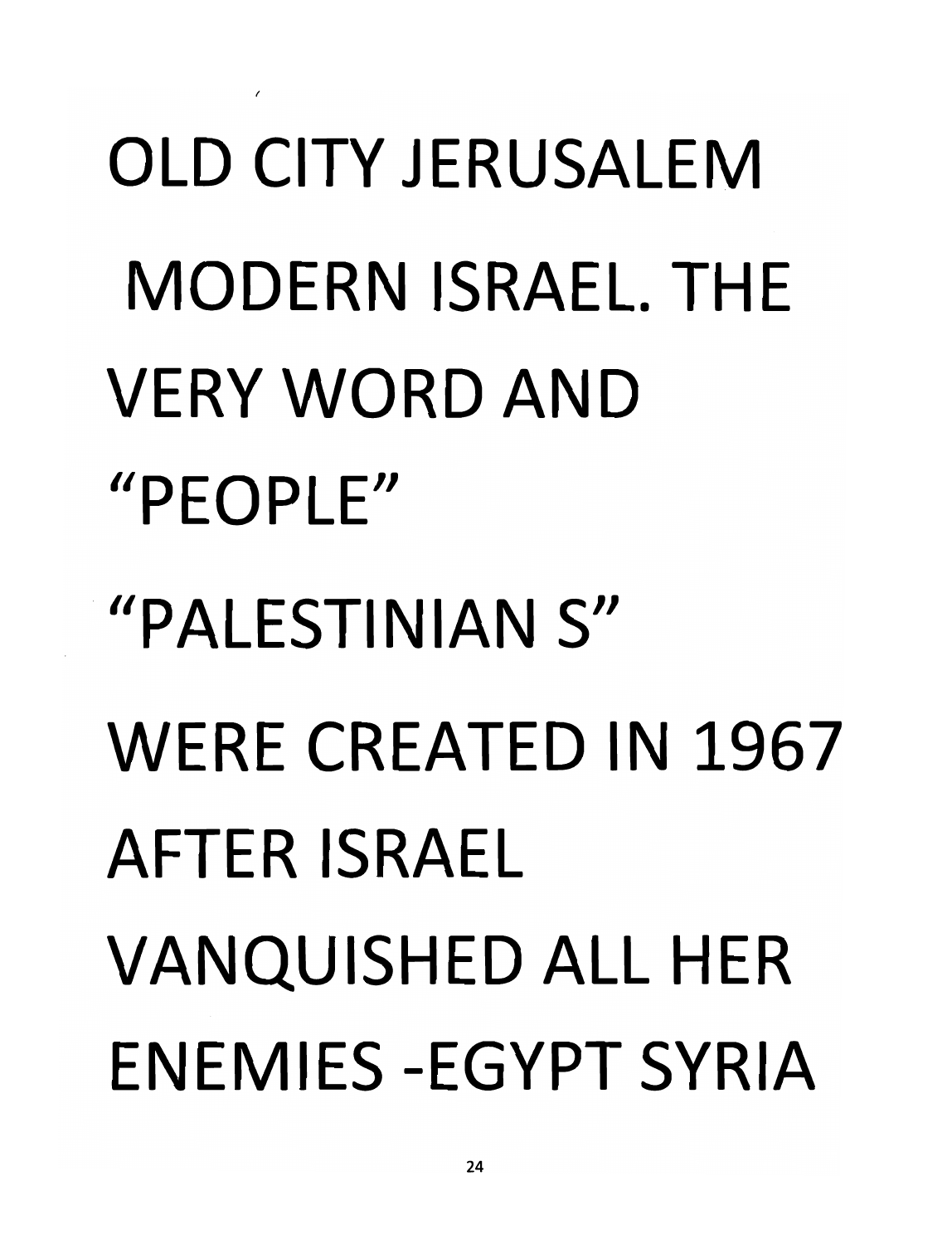### *JORRDAN AND WON THE SINAI THE GOLAN HEIGHTS YEHUDAH SHMRON OLD CITY JERUSALEM AND GAZA. PALESTINIAN RIGHTS AND A COUNTRY OF PALESTINE IS A CRIMINAL CONSPIRACY*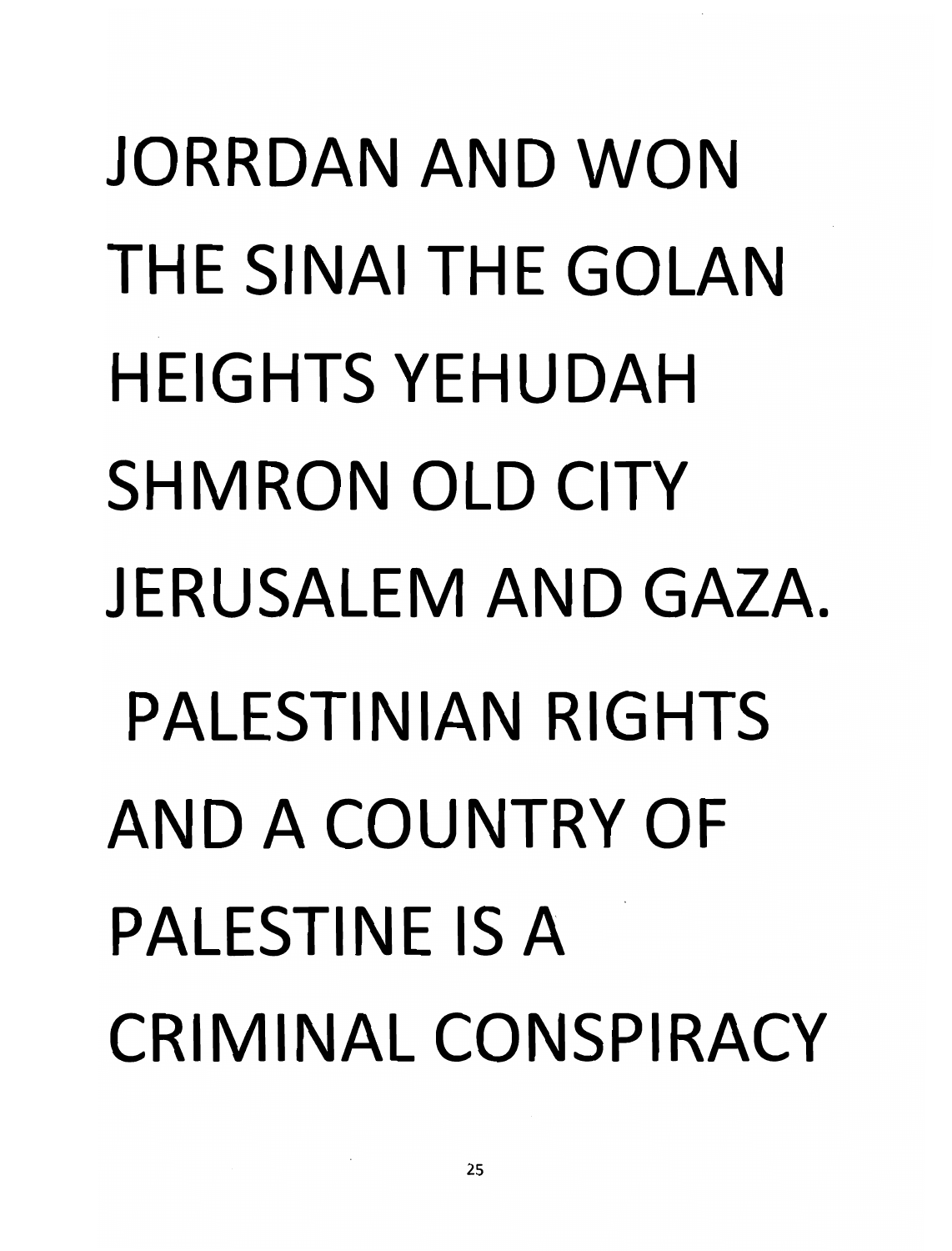## *MADE TO "REPLACE THE JEW. "THIS IS THE CONTINUATION OF "REPLACEMENT THEOLOGY".*

*IT IS A CONTINUATION*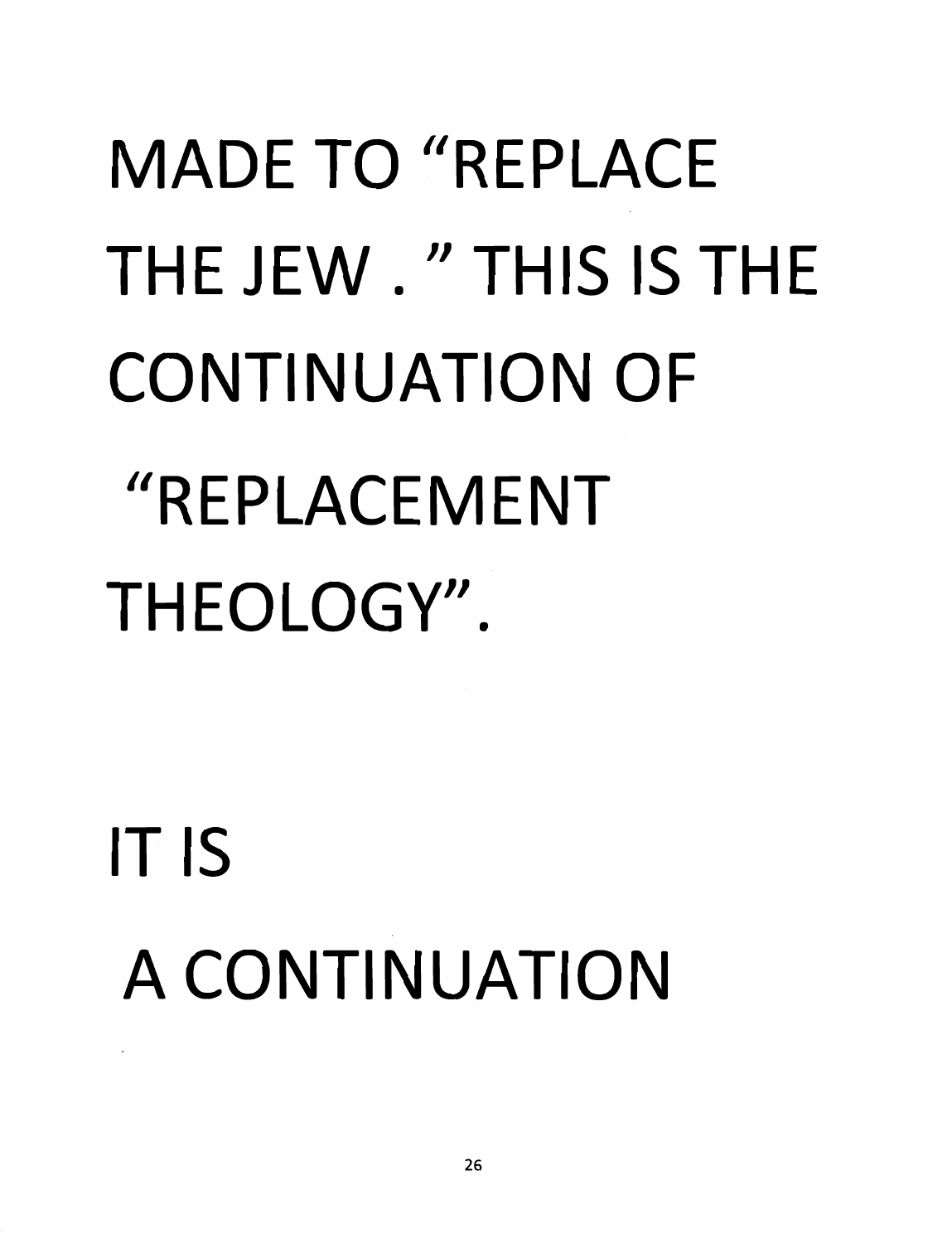# *OF THE OLD BLOOD LIBEL THAT THE JEW ALL JEWS ARE KILLERS OF JESUS CHRIST. ALL JEWS*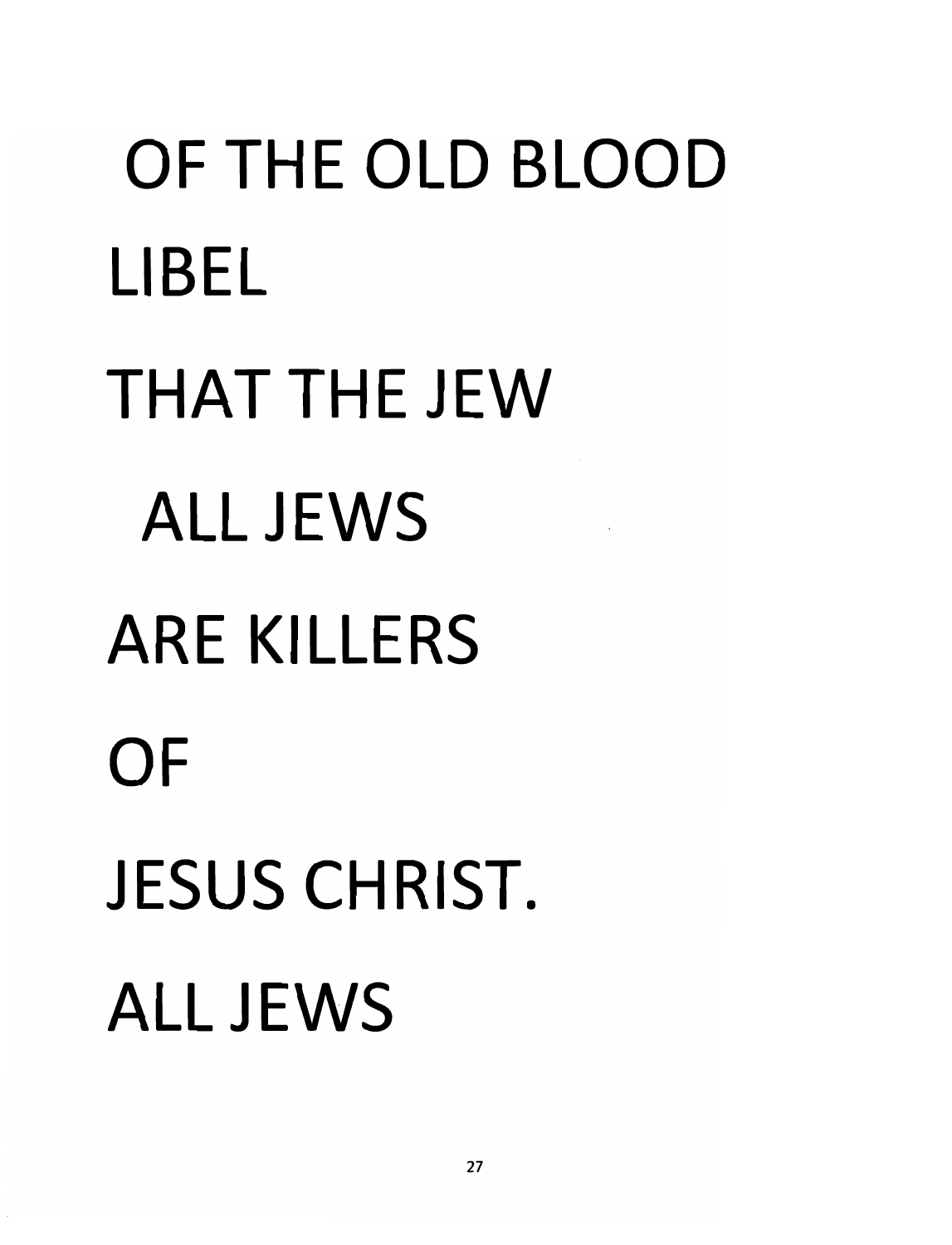# *DESERVE TO DIE. CHRISTIANS WHO ACCEPT CHRIST REPLACE THE JEW. CHRISTIANS*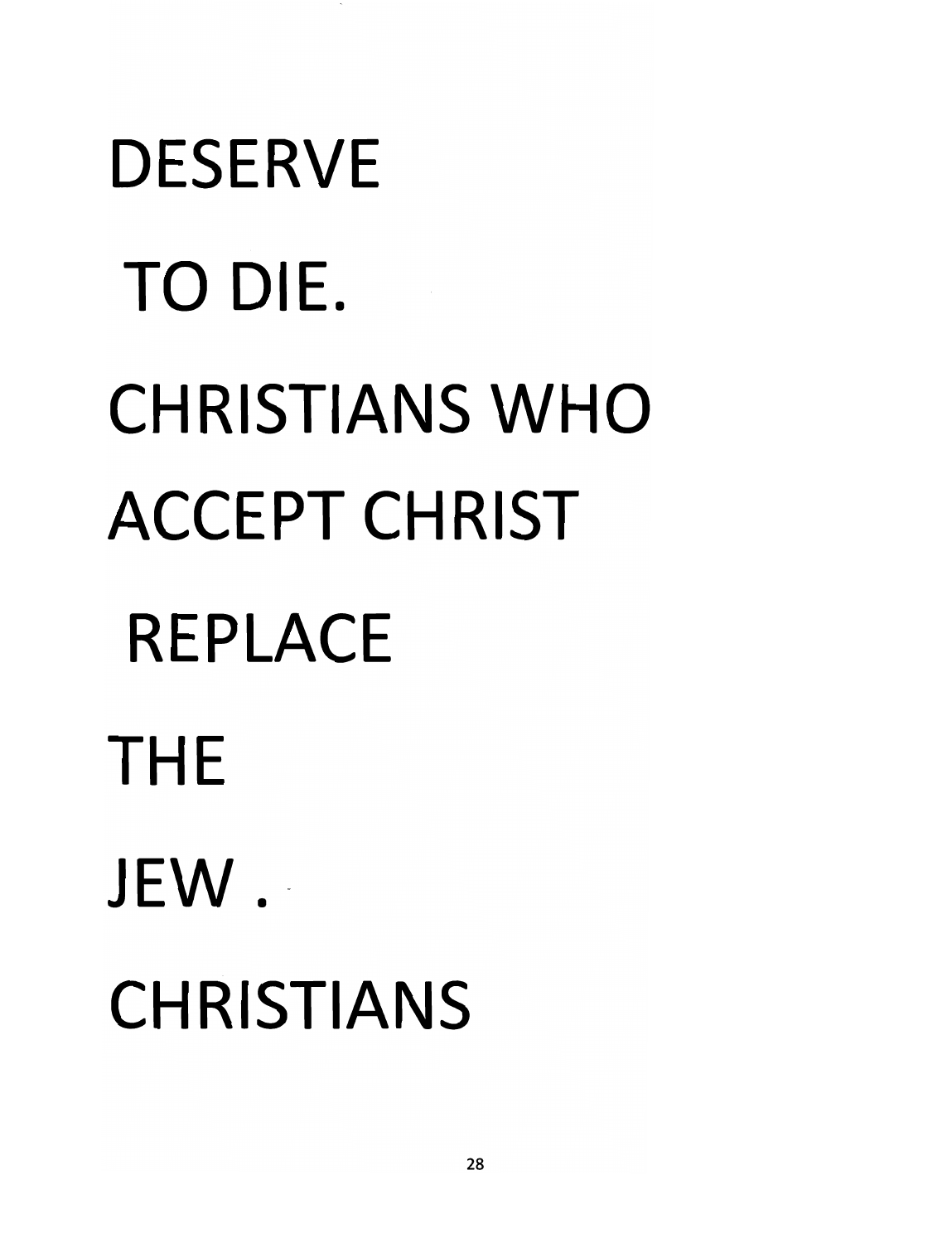# *ARE THE NEW "CHOSEN PEOPLE." THEY ARE THE "SPIRITUAL HEIRS OF ABRAHAM." THE JEW*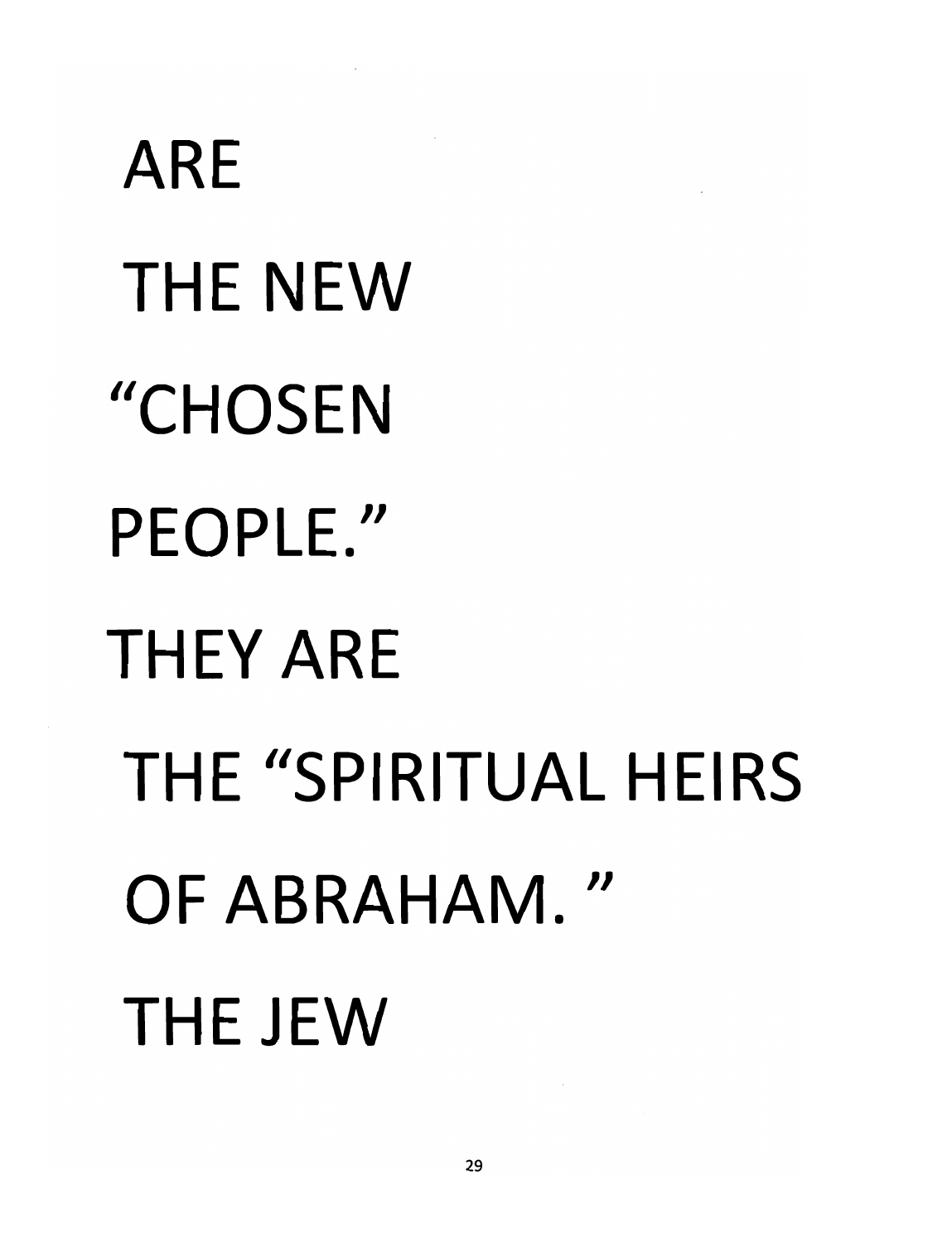# *IS CURSED FOR NOT ACCEPTING CHRIST. IN THE SAME VEIN THE JEW MUST BE DEPRIVED OF*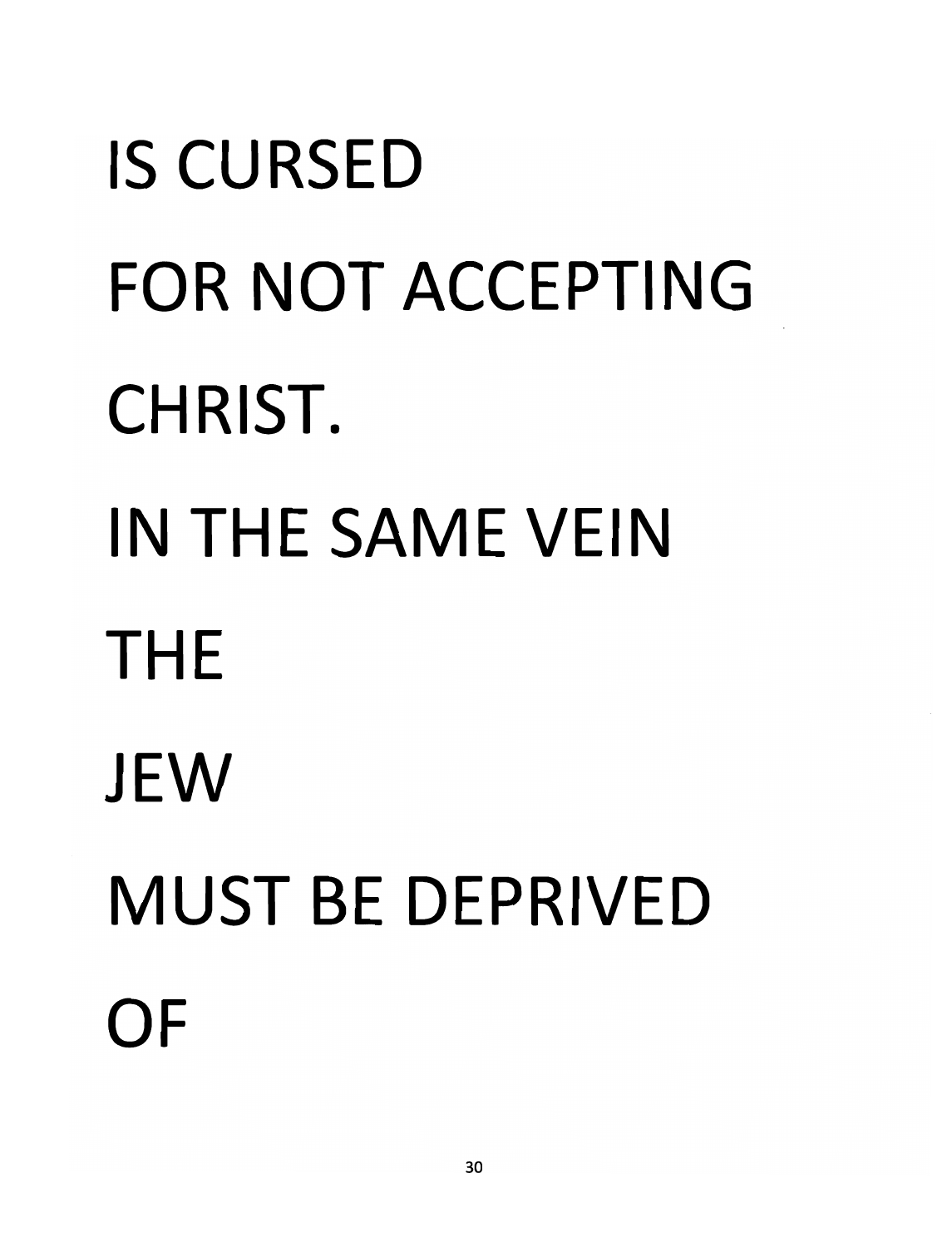# *ISRAEL. OTHERWISE, THE 1700 YEAR OLD BLOOD LIBEL OF THE JEW'S GUILT WILL EXPLODE. IF THE JEW REMAINS INISRAELTHENTHE*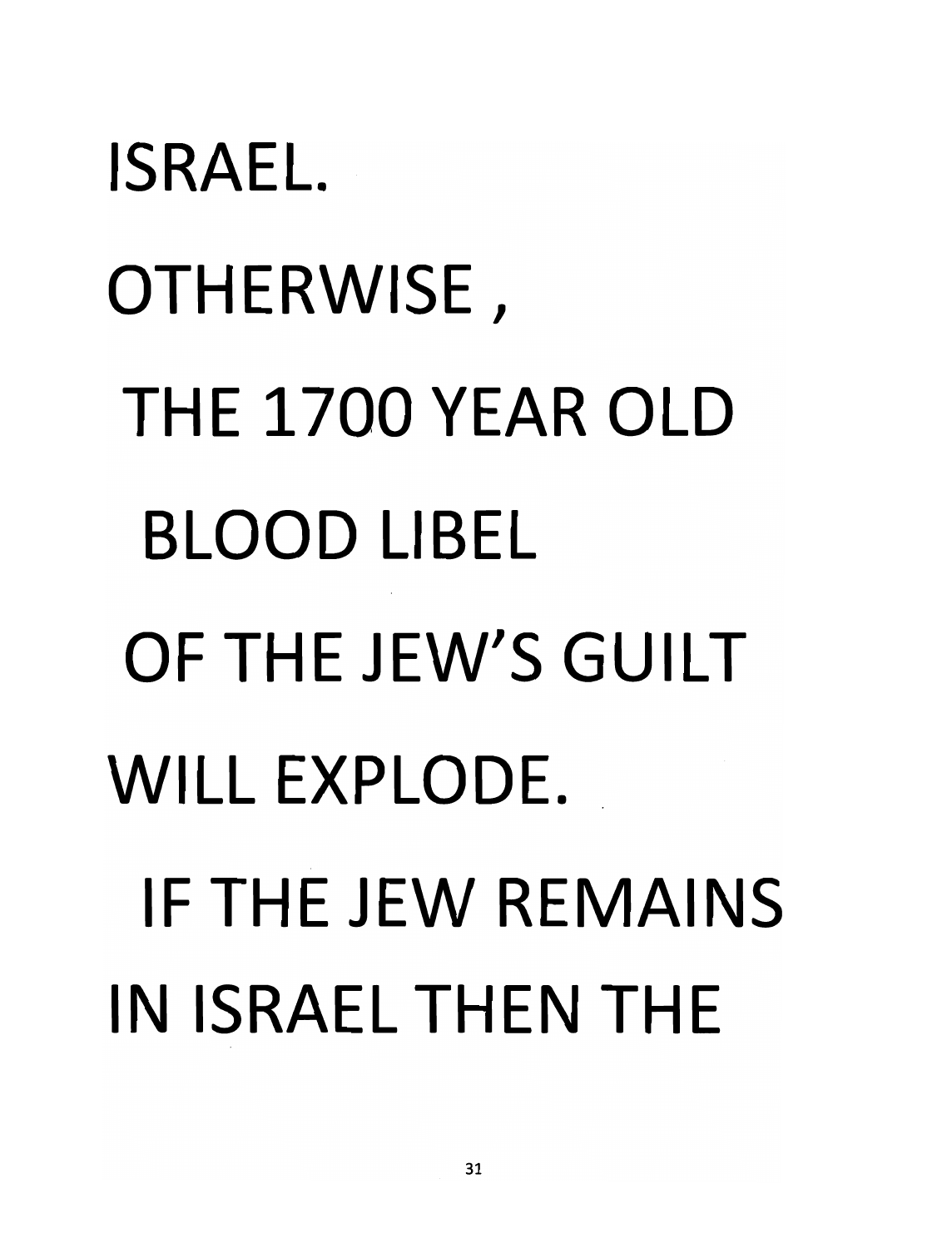*BLOOD LIBEL EXPLODES. THAT IS THE REASON FORTHEBANON COLLECTIVE PUNISHMENT APPLIED TO THE JEW TO PROTECT HIMSELF FROM MURDER BY*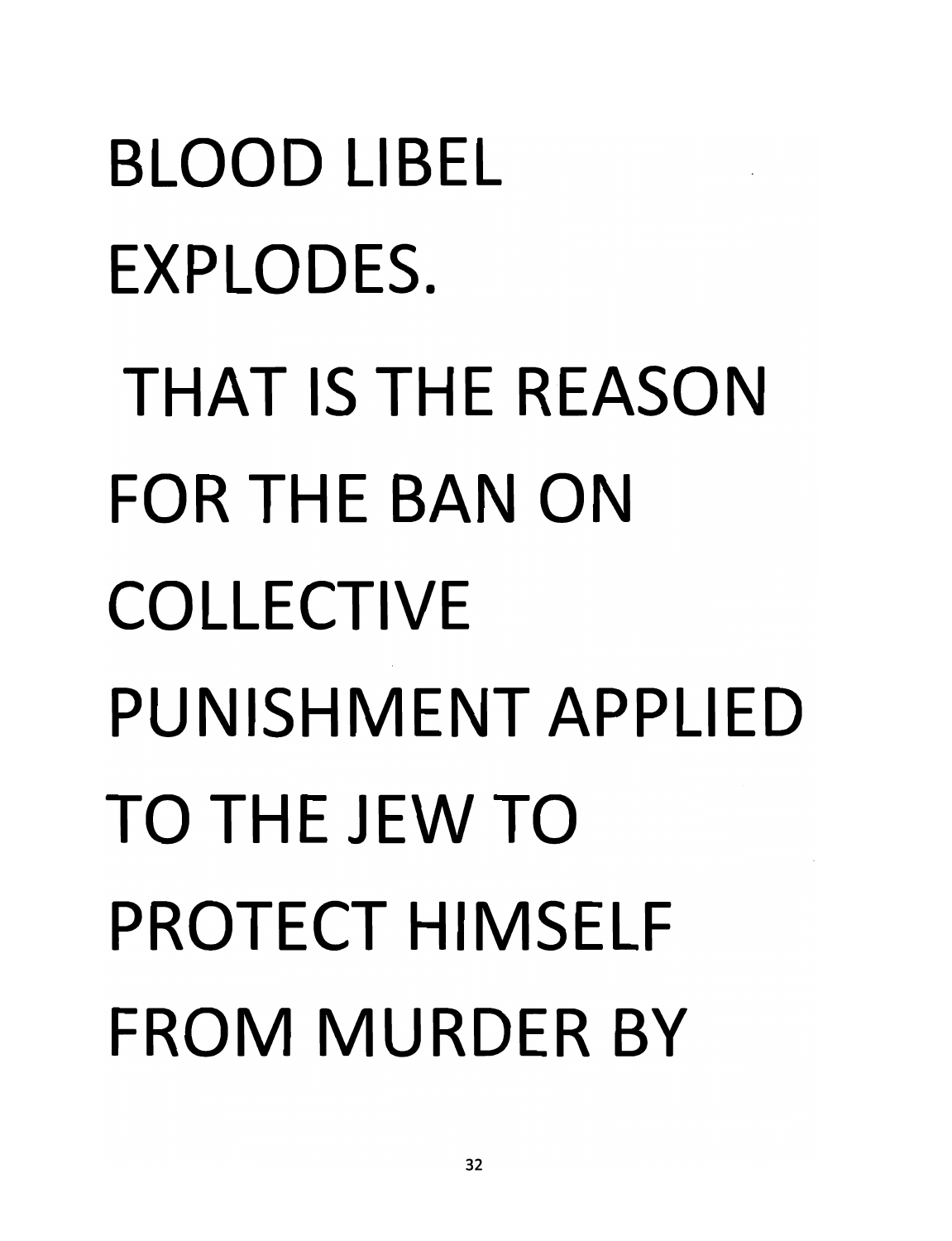#### *LONE WOLVES. THE CURE IS COLLECTIVE PUNISHMENT. THIS THE ANIMAL SITTING AT THE UNITED NATION KNOWS. THAT IS WHY COLLECTIVE PUNISHMENT IS BANNED AND*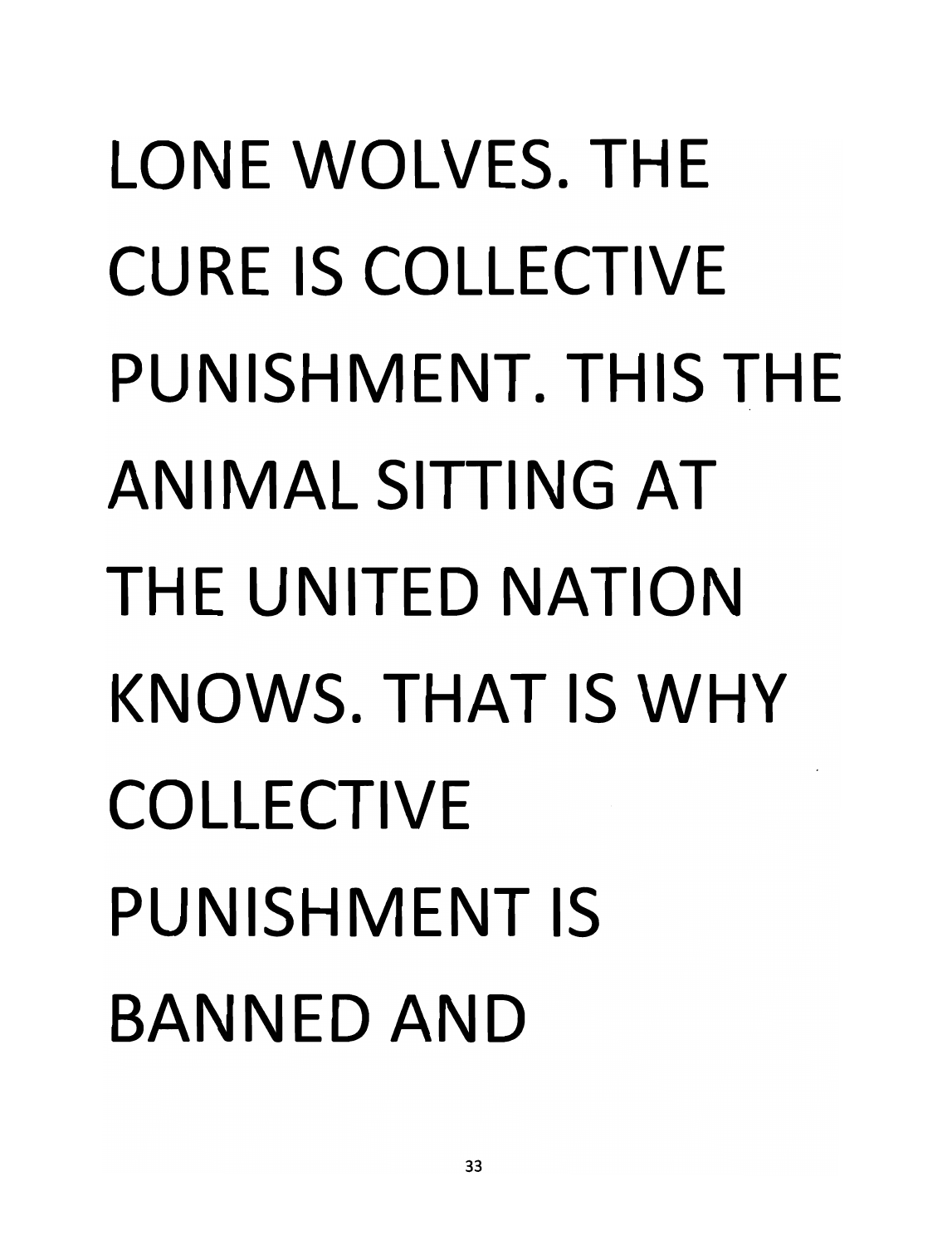### *CRIMINALIZED TO EVER BE USED. HOWEVER THE JEW IN ORDER TO SURVIVE MUST CORRECTLY IDENTIFY HIS ENEMY. THE ENEMY OF THE JEW IS THE ANIMAL SITTING AT THE UNITED*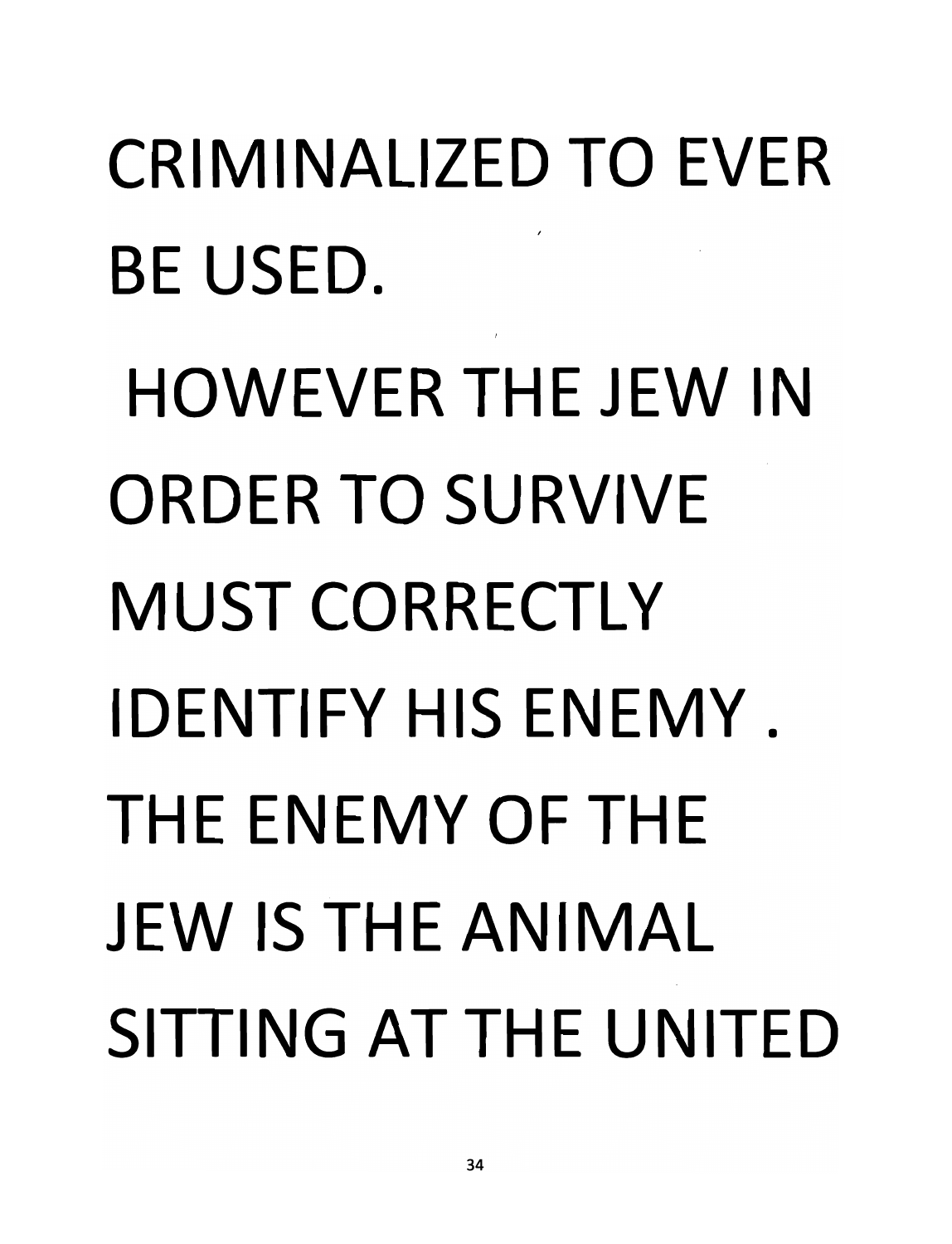### *NATIONS AND POSING AS THE IDOL OF HUMANITY. HOWEVER WE DO NOT HAVE TO KILL ALL THE "PALESTINIANS". WE CAN EXPEL ALL OF THEM.*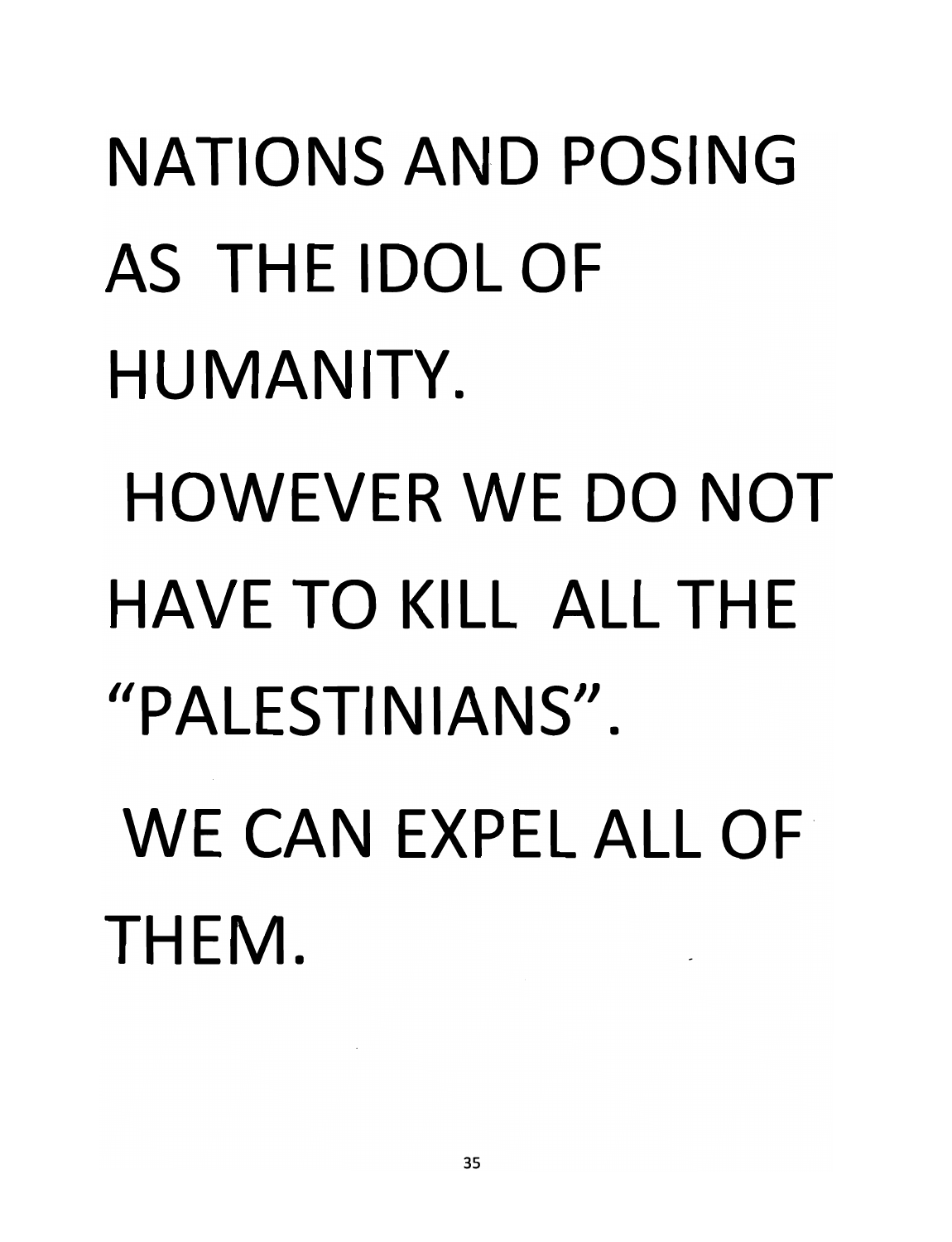#### *WE CAN DO ANY THING THAT WILL WORK. WE MUST BE PRAGMATIC.*